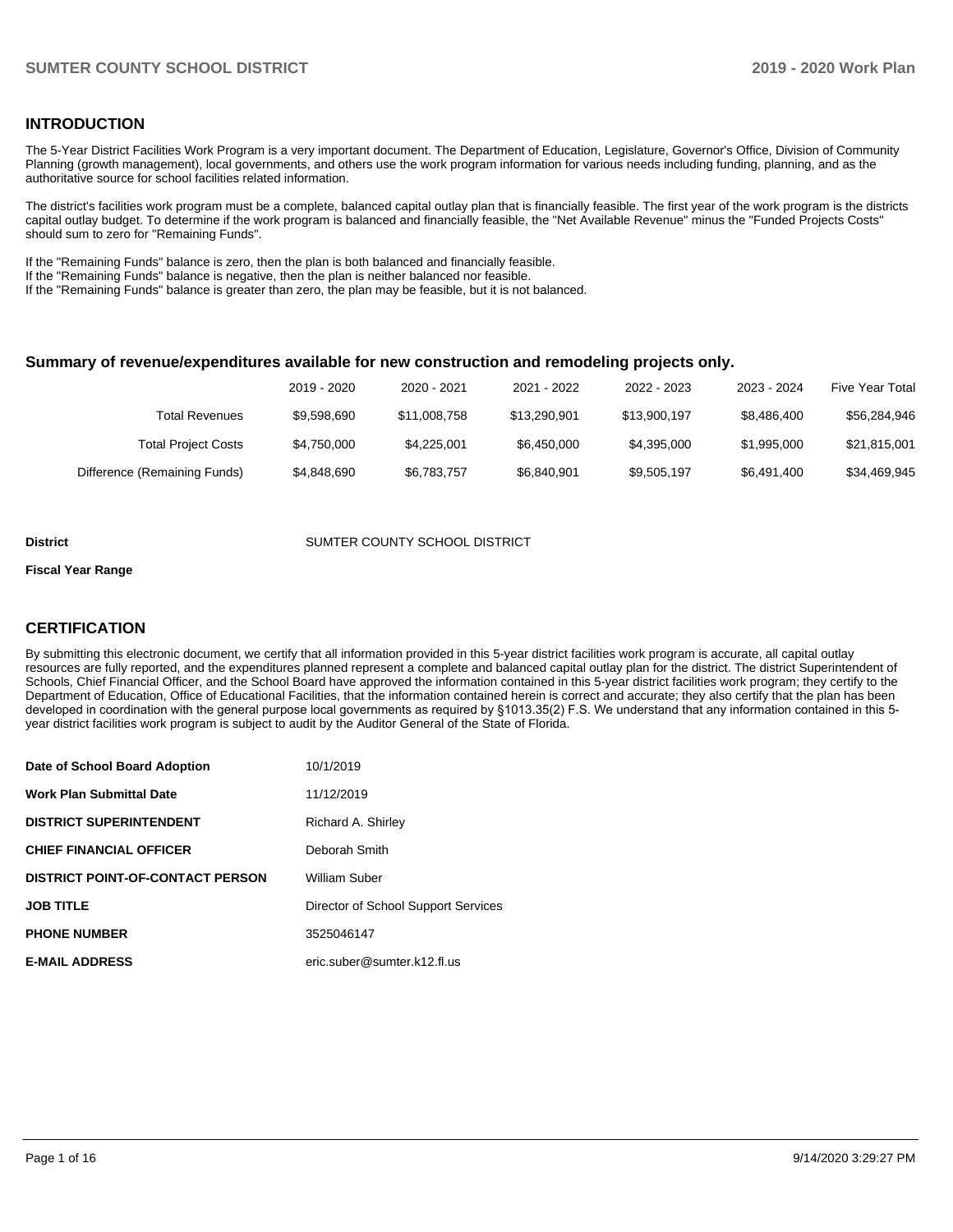# **Expenditures**

#### **Expenditure for Maintenance, Repair and Renovation from 1.50-Mills and PECO**

Annually, prior to the adoption of the district school budget, each school board must prepare a tentative district facilities work program that includes a schedule of major repair and renovation projects necessary to maintain the educational and ancillary facilities of the district.

|                           | Item                                                                                                                                                                                                                                                                                                                                                                                                                     | 2019 - 2020<br><b>Actual Budget</b> | 2020 - 2021<br>Projected | 2021 - 2022<br>Projected | 2022 - 2023<br>Projected | 2023 - 2024<br>Projected | <b>Total</b> |  |  |  |
|---------------------------|--------------------------------------------------------------------------------------------------------------------------------------------------------------------------------------------------------------------------------------------------------------------------------------------------------------------------------------------------------------------------------------------------------------------------|-------------------------------------|--------------------------|--------------------------|--------------------------|--------------------------|--------------|--|--|--|
| <b>HVAC</b>               |                                                                                                                                                                                                                                                                                                                                                                                                                          | \$980,363                           | \$300,000                | \$300,000                | \$300,000                | \$300,000                | \$2,180,363  |  |  |  |
|                           | Locations: ADMINISTRATIVE COMPLEX, BUSHNELL ELEMENTARY, DISTRICT EXCEPTIONAL EDUCATIONAL CENTER, DISTRICT MAINTENANCE<br>COMPLEX, DISTRICT PROFESSIONAL DEVELOPMENT CENTER, LAKE PANASOFFKEE ELEMENTARY, NORTH TRANSPORTATION<br>AREA, SOUTH SUMTER MIDDLE, SOUTH SUMTER SENIOR HIGH, SOUTH TRANSPORTATION DEPARTMENT, SUMTER ADULT<br>EDUCATION CENTER, WEBSTER ELEMENTARY, WILDWOOD ELEMENTARY, WILDWOOD MIDDLE/HIGH   |                                     |                          |                          |                          |                          |              |  |  |  |
| Flooring                  |                                                                                                                                                                                                                                                                                                                                                                                                                          | \$450.000                           | \$200,000                | \$100,000                | \$150,000                | \$200,000                | \$1,100,000  |  |  |  |
| Locations:                | ADMINISTRATIVE COMPLEX, BUSHNELL ELEMENTARY, DISTRICT EXCEPTIONAL EDUCATIONAL CENTER, DISTRICT MAINTENANCE<br>COMPLEX, DISTRICT PROFESSIONAL DEVELOPMENT CENTER, LAKE PANASOFFKEE ELEMENTARY, NORTH TRANSPORTATION<br>AREA, SOUTH SUMTER MIDDLE, SOUTH SUMTER SENIOR HIGH, SOUTH TRANSPORTATION DEPARTMENT, SUMTER ADULT<br>EDUCATION CENTER, WEBSTER ELEMENTARY, WILDWOOD ELEMENTARY, WILDWOOD MIDDLE/HIGH              |                                     |                          |                          |                          |                          |              |  |  |  |
| Roofing                   |                                                                                                                                                                                                                                                                                                                                                                                                                          | \$1,510,000                         | \$350.000                | \$350.000                | \$400,000                | \$400,000                | \$3,010,000  |  |  |  |
| Locations:                | ADMINISTRATIVE COMPLEX, BUSHNELL ELEMENTARY, DISTRICT EXCEPTIONAL EDUCATIONAL CENTER, DISTRICT MAINTENANCE<br>COMPLEX, DISTRICT PROFESSIONAL DEVELOPMENT CENTER, LAKE PANASOFFKEE ELEMENTARY, NORTH TRANSPORTATION<br>AREA, SOUTH SUMTER MIDDLE, SOUTH SUMTER SENIOR HIGH, SOUTH TRANSPORTATION DEPARTMENT, SUMTER ADULT<br>EDUCATION CENTER, WEBSTER ELEMENTARY, WILDWOOD ELEMENTARY, WILDWOOD MIDDLE/HIGH              |                                     |                          |                          |                          |                          |              |  |  |  |
| Safety to Life            |                                                                                                                                                                                                                                                                                                                                                                                                                          | \$23,250                            | \$22,500                 | \$22,500                 | \$22,500                 | \$22,500                 | \$113,250    |  |  |  |
| Locations:                | ADMINISTRATIVE COMPLEX, BUSHNELL ELEMENTARY, DISTRICT EXCEPTIONAL EDUCATIONAL CENTER, DISTRICT MAINTENANCE<br>COMPLEX, DISTRICT PROFESSIONAL DEVELOPMENT CENTER, LAKE PANASOFFKEE ELEMENTARY, NORTH TRANSPORTATION<br>AREA, SOUTH SUMTER MIDDLE, SOUTH SUMTER SENIOR HIGH, SOUTH TRANSPORTATION DEPARTMENT, SUMTER ADULT<br>EDUCATION CENTER, WEBSTER ELEMENTARY, WILDWOOD ELEMENTARY, WILDWOOD MIDDLE/HIGH              |                                     |                          |                          |                          |                          |              |  |  |  |
| Fencing                   |                                                                                                                                                                                                                                                                                                                                                                                                                          | \$50,000                            | \$80,000                 | \$80,000                 | \$25,000                 | \$30,000                 | \$265,000    |  |  |  |
| Locations:                | ADMINISTRATIVE COMPLEX, BUSHNELL ELEMENTARY, DISTRICT EXCEPTIONAL EDUCATIONAL CENTER, DISTRICT MAINTENANCE<br>COMPLEX, DISTRICT PROFESSIONAL DEVELOPMENT CENTER, LAKE PANASOFFKEE ELEMENTARY, NORTH TRANSPORTATION<br>AREA, SOUTH SUMTER MIDDLE, SOUTH SUMTER SENIOR HIGH, SOUTH TRANSPORTATION DEPARTMENT, SUMTER ADULT<br>EDUCATION CENTER, WEBSTER ELEMENTARY, WILDWOOD ELEMENTARY, WILDWOOD MIDDLE/HIGH              |                                     |                          |                          |                          |                          |              |  |  |  |
| Parking                   |                                                                                                                                                                                                                                                                                                                                                                                                                          | \$0                                 | \$100,000                | \$100,000                | \$100,000                | \$100,000                | \$400,000    |  |  |  |
| Locations:                | WILDWOOD MIDDLE/HIGH                                                                                                                                                                                                                                                                                                                                                                                                     |                                     |                          |                          |                          |                          |              |  |  |  |
| Electrical                |                                                                                                                                                                                                                                                                                                                                                                                                                          | \$288,008                           | \$150,000                | \$200,000                | \$150,000                | \$150,000                | \$938,008    |  |  |  |
|                           | Locations: ADMINISTRATIVE COMPLEX, BUSHNELL ELEMENTARY, DISTRICT EXCEPTIONAL EDUCATIONAL CENTER, DISTRICT MAINTENANCE<br>COMPLEX, DISTRICT PROFESSIONAL DEVELOPMENT CENTER, LAKE PANASOFFKEE ELEMENTARY, NORTH TRANSPORTATION<br>AREA, SOUTH SUMTER MIDDLE, SOUTH SUMTER SENIOR HIGH, SOUTH TRANSPORTATION DEPARTMENT, SUMTER ADULT<br>EDUCATION CENTER, WEBSTER ELEMENTARY, WILDWOOD ELEMENTARY, WILDWOOD MIDDLE/HIGH   |                                     |                          |                          |                          |                          |              |  |  |  |
| Fire Alarm                |                                                                                                                                                                                                                                                                                                                                                                                                                          | \$317,000                           | \$100,000                | \$150,000                | \$75,000                 | \$150,000                | \$792,000    |  |  |  |
|                           | Locations:   ADMINISTRATIVE COMPLEX, BUSHNELL ELEMENTARY, DISTRICT EXCEPTIONAL EDUCATIONAL CENTER, DISTRICT MAINTENANCE<br>COMPLEX, DISTRICT PROFESSIONAL DEVELOPMENT CENTER, LAKE PANASOFFKEE ELEMENTARY, NORTH TRANSPORTATION<br>AREA, SOUTH SUMTER MIDDLE, SOUTH SUMTER SENIOR HIGH, SOUTH TRANSPORTATION DEPARTMENT, SUMTER ADULT<br>EDUCATION CENTER, WEBSTER ELEMENTARY, WILDWOOD ELEMENTARY, WILDWOOD MIDDLE/HIGH |                                     |                          |                          |                          |                          |              |  |  |  |
| Telephone/Intercom System |                                                                                                                                                                                                                                                                                                                                                                                                                          | \$150,000                           | \$150,000                | \$45,000                 | \$100,000                | \$50,000                 | \$495,000    |  |  |  |
|                           | Locations: ADMINISTRATIVE COMPLEX, BUSHNELL ELEMENTARY, DISTRICT EXCEPTIONAL EDUCATIONAL CENTER, DISTRICT MAINTENANCE<br>COMPLEX, DISTRICT PROFESSIONAL DEVELOPMENT CENTER, LAKE PANASOFFKEE ELEMENTARY, NORTH TRANSPORTATION<br>AREA, SOUTH SUMTER MIDDLE, SOUTH SUMTER SENIOR HIGH, SOUTH TRANSPORTATION DEPARTMENT, SUMTER ADULT<br>EDUCATION CENTER, WEBSTER ELEMENTARY, WILDWOOD ELEMENTARY, WILDWOOD MIDDLE/HIGH   |                                     |                          |                          |                          |                          |              |  |  |  |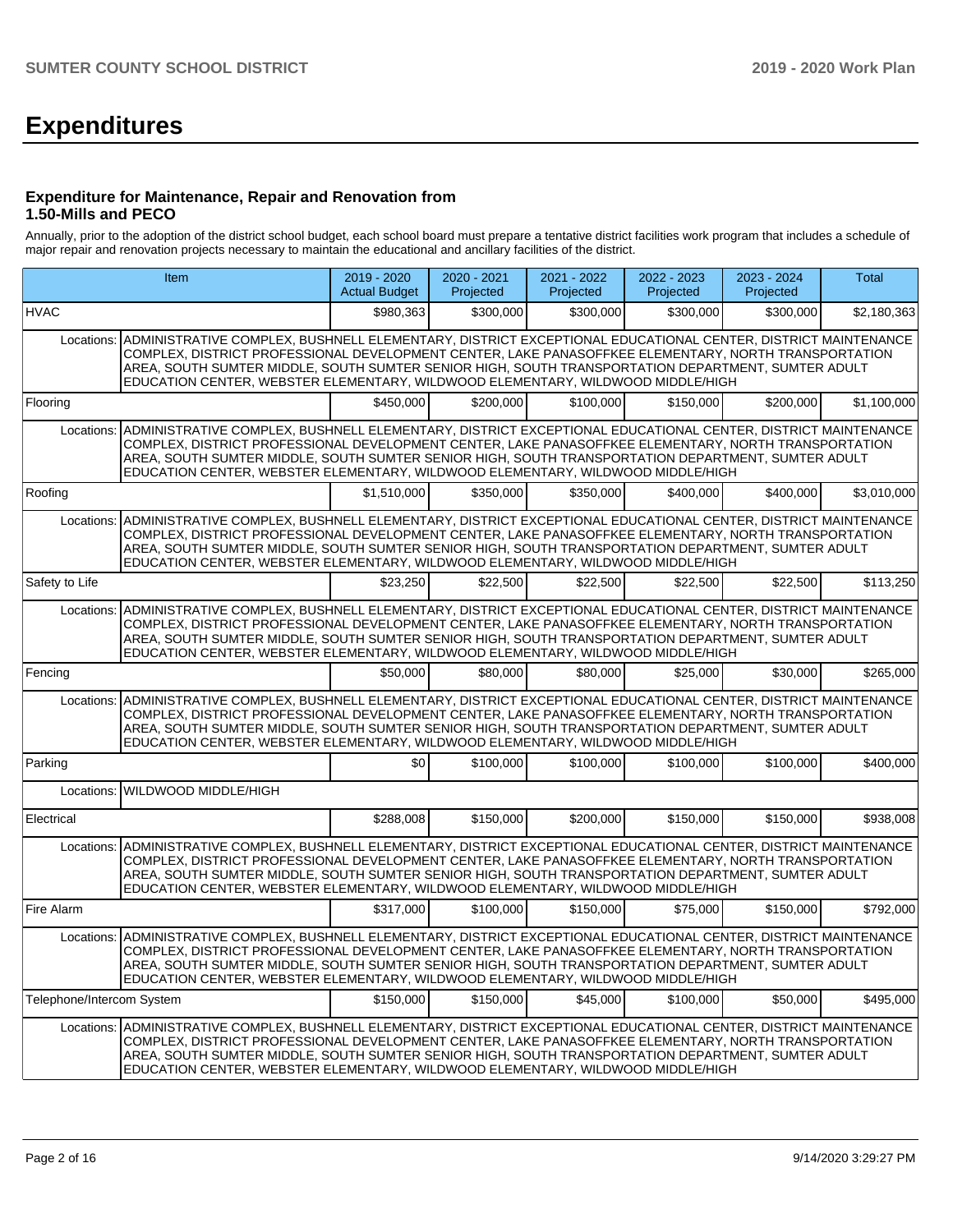| Closed Circuit Television                                                                                                                                                                                                                                                                                                                                                                                               |                                                                                                                                                                                                                                                                                                                                                                                                                         | \$0 <sub>1</sub> | \$0         | \$0         | \$0         | \$0         | \$0          |  |  |  |
|-------------------------------------------------------------------------------------------------------------------------------------------------------------------------------------------------------------------------------------------------------------------------------------------------------------------------------------------------------------------------------------------------------------------------|-------------------------------------------------------------------------------------------------------------------------------------------------------------------------------------------------------------------------------------------------------------------------------------------------------------------------------------------------------------------------------------------------------------------------|------------------|-------------|-------------|-------------|-------------|--------------|--|--|--|
|                                                                                                                                                                                                                                                                                                                                                                                                                         | Locations: No Locations for this expenditure.                                                                                                                                                                                                                                                                                                                                                                           |                  |             |             |             |             |              |  |  |  |
| Paint                                                                                                                                                                                                                                                                                                                                                                                                                   |                                                                                                                                                                                                                                                                                                                                                                                                                         | \$405,000        | \$25,000    | \$25,000    | \$25,000    | \$50,000    | \$530,000    |  |  |  |
|                                                                                                                                                                                                                                                                                                                                                                                                                         | Locations:  ADMINISTRATIVE COMPLEX, BUSHNELL ELEMENTARY, DISTRICT EXCEPTIONAL EDUCATIONAL CENTER, DISTRICT MAINTENANCE<br>COMPLEX, DISTRICT PROFESSIONAL DEVELOPMENT CENTER, LAKE PANASOFFKEE ELEMENTARY, NORTH TRANSPORTATION<br>AREA, SOUTH SUMTER MIDDLE, SOUTH SUMTER SENIOR HIGH, SOUTH TRANSPORTATION DEPARTMENT, SUMTER ADULT<br>EDUCATION CENTER, WEBSTER ELEMENTARY, WILDWOOD ELEMENTARY, WILDWOOD MIDDLE/HIGH |                  |             |             |             |             |              |  |  |  |
| Maintenance/Repair                                                                                                                                                                                                                                                                                                                                                                                                      |                                                                                                                                                                                                                                                                                                                                                                                                                         | \$1.160.300      | \$800,000   | \$800,000   | \$800,000   | \$800,000   | \$4.360.300  |  |  |  |
| Locations:  ADMINISTRATIVE COMPLEX, BUSHNELL ELEMENTARY, DISTRICT EXCEPTIONAL EDUCATIONAL CENTER, DISTRICT MAINTENANCE<br>COMPLEX, DISTRICT PROFESSIONAL DEVELOPMENT CENTER, LAKE PANASOFFKEE ELEMENTARY, NORTH TRANSPORTATION<br>AREA, SOUTH SUMTER MIDDLE, SOUTH SUMTER SENIOR HIGH, SOUTH TRANSPORTATION DEPARTMENT, SUMTER ADULT<br>EDUCATION CENTER, WEBSTER ELEMENTARY, WILDWOOD ELEMENTARY, WILDWOOD MIDDLE/HIGH |                                                                                                                                                                                                                                                                                                                                                                                                                         |                  |             |             |             |             |              |  |  |  |
|                                                                                                                                                                                                                                                                                                                                                                                                                         | <b>Sub Total:</b>                                                                                                                                                                                                                                                                                                                                                                                                       | \$5,333,921      | \$2,277,500 | \$2,172,500 | \$2,147,500 | \$2,252,500 | \$14,183,921 |  |  |  |

| <b>IPECO Maintenance Expenditures</b> | \$0         | n r<br>Ψ∪   | \$0         | \$С         | \$0         | \$0          |
|---------------------------------------|-------------|-------------|-------------|-------------|-------------|--------------|
| 1.50 Mill Sub Total: I                | \$6,436,321 | \$3,007,500 | \$2,932,500 | \$2,847,500 | \$2,982,500 | \$18,206,321 |

| <b>Other Items</b>                                                                                                                                                                                                                                                                                                                                                                                                    | 2019 - 2020<br><b>Actual Budget</b> | 2020 - 2021<br>Projected | 2021 - 2022<br>Projected | 2022 - 2023<br>Projected | 2023 - 2024<br>Projected | <b>Total</b> |
|-----------------------------------------------------------------------------------------------------------------------------------------------------------------------------------------------------------------------------------------------------------------------------------------------------------------------------------------------------------------------------------------------------------------------|-------------------------------------|--------------------------|--------------------------|--------------------------|--------------------------|--------------|
| School Based Maintenance (603)                                                                                                                                                                                                                                                                                                                                                                                        | \$56,000                            | \$70,000                 | \$70,000                 | \$60,000                 | \$70,000                 | \$326,000    |
| Locations ADMINISTRATIVE COMPLEX, BUSHNELL ELEMENTARY, DISTRICT EXCEPTIONAL EDUCATIONAL CENTER, DISTRICT<br>MAINTENANCE COMPLEX, DISTRICT PROFESSIONAL DEVELOPMENT CENTER, LAKE PANASOFFKEE ELEMENTARY, NORTH<br>TRANSPORTATION AREA, SOUTH SUMTER MIDDLE, SOUTH SUMTER SENIOR HIGH, SOUTH TRANSPORTATION DEPARTMENT,<br>SUMTER ADULT EDUCATION CENTER, WEBSTER ELEMENTARY, WILDWOOD ELEMENTARY, WILDWOOD MIDDLE/HIGH |                                     |                          |                          |                          |                          |              |
| Security Systems (8175)                                                                                                                                                                                                                                                                                                                                                                                               | \$25,500                            | \$30,000                 | \$30,000                 | \$30,000                 | \$30,000                 | \$145,500    |
| Locations ADMINISTRATIVE COMPLEX, BUSHNELL ELEMENTARY, DISTRICT EXCEPTIONAL EDUCATIONAL CENTER, DISTRICT<br>MAINTENANCE COMPLEX, DISTRICT PROFESSIONAL DEVELOPMENT CENTER, LAKE PANASOFFKEE ELEMENTARY, NORTH<br>TRANSPORTATION AREA, SOUTH SUMTER MIDDLE, SOUTH SUMTER SENIOR HIGH, SOUTH TRANSPORTATION DEPARTMENT,<br>SUMTER ADULT EDUCATION CENTER, WEBSTER ELEMENTARY, WILDWOOD ELEMENTARY, WILDWOOD MIDDLE/HIGH |                                     |                          |                          |                          |                          |              |
| Safe Schools (3179)                                                                                                                                                                                                                                                                                                                                                                                                   | \$760,900                           | \$500,000                | \$500,000                | \$500.000                | \$500,000                | \$2,760,900  |
| Locations ADMINISTRATIVE COMPLEX, BUSHNELL ELEMENTARY, DISTRICT EXCEPTIONAL EDUCATIONAL CENTER, DISTRICT<br>MAINTENANCE COMPLEX, DISTRICT PROFESSIONAL DEVELOPMENT CENTER, LAKE PANASOFFKEE ELEMENTARY, NORTH<br>TRANSPORTATION AREA, SOUTH SUMTER MIDDLE, SOUTH SUMTER SENIOR HIGH, SOUTH TRANSPORTATION DEPARTMENT,<br>SUMTER ADULT EDUCATION CENTER, WEBSTER ELEMENTARY, WILDWOOD ELEMENTARY, WILDWOOD MIDDLE/HIGH |                                     |                          |                          |                          |                          |              |
| Covered Walkways (936)                                                                                                                                                                                                                                                                                                                                                                                                | \$10,000                            | \$50,000                 | \$30,000                 | \$30,000                 | \$30,000                 | \$150,000    |
| Locations ADMINISTRATIVE COMPLEX, BUSHNELL ELEMENTARY, DISTRICT EXCEPTIONAL EDUCATIONAL CENTER, DISTRICT<br>MAINTENANCE COMPLEX, DISTRICT PROFESSIONAL DEVELOPMENT CENTER, LAKE PANASOFFKEE ELEMENTARY, NORTH<br>TRANSPORTATION AREA, SOUTH SUMTER MIDDLE, SOUTH SUMTER SENIOR HIGH, SOUTH TRANSPORTATION DEPARTMENT,<br>SUMTER ADULT EDUCATION CENTER, WEBSTER ELEMENTARY, WILDWOOD ELEMENTARY, WILDWOOD MIDDLE/HIGH |                                     |                          |                          |                          |                          |              |
| Gym Floors (943)                                                                                                                                                                                                                                                                                                                                                                                                      | \$200,000                           | \$50,000                 | \$50,000                 | \$50,000                 | \$50,000                 | \$400,000    |
| Locations DISTRICT EXCEPTIONAL EDUCATIONAL CENTER, SOUTH SUMTER MIDDLE, SOUTH SUMTER SENIOR HIGH, WILDWOOD<br>MIDDLE/HIGH                                                                                                                                                                                                                                                                                             |                                     |                          |                          |                          |                          |              |
| ADA Corrections (968)                                                                                                                                                                                                                                                                                                                                                                                                 | \$50,000                            | \$30,000                 | \$80,000                 | \$30,000                 | \$50,000                 | \$240,000    |
| Locations ADMINISTRATIVE COMPLEX, BUSHNELL ELEMENTARY, DISTRICT EXCEPTIONAL EDUCATIONAL CENTER, DISTRICT<br>MAINTENANCE COMPLEX, DISTRICT PROFESSIONAL DEVELOPMENT CENTER, LAKE PANASOFFKEE ELEMENTARY, NORTH<br>TRANSPORTATION AREA, SOUTH SUMTER MIDDLE, SOUTH SUMTER SENIOR HIGH, SOUTH TRANSPORTATION DEPARTMENT,<br>SUMTER ADULT EDUCATION CENTER, WEBSTER ELEMENTARY, WILDWOOD ELEMENTARY, WILDWOOD MIDDLE/HIGH |                                     |                          |                          |                          |                          |              |
| Total:                                                                                                                                                                                                                                                                                                                                                                                                                | \$6,436,321                         | \$3,007,500              | \$2,932,500              | \$2,847,500              | \$2,982,500              | \$18,206,321 |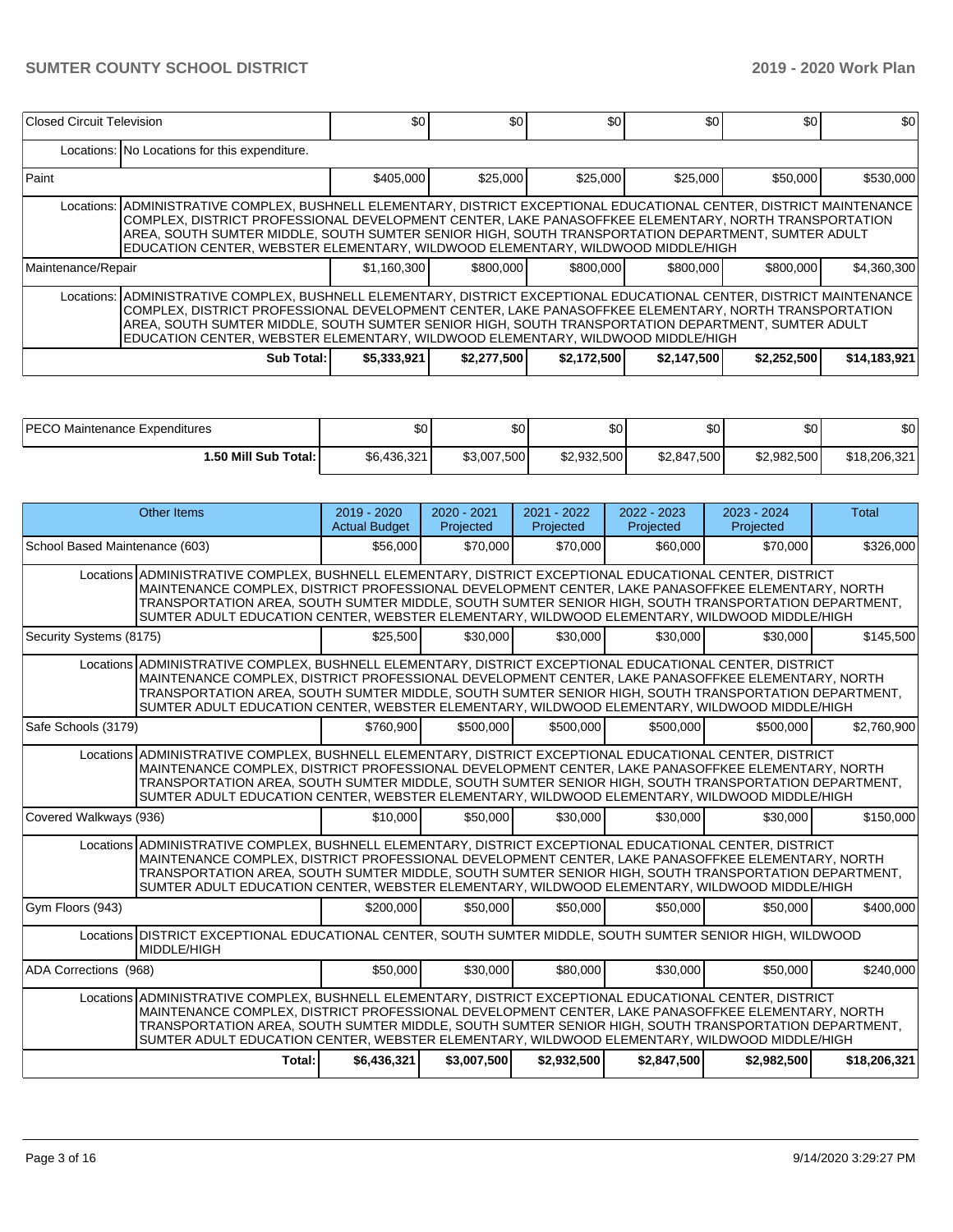### **Local 1.50 Mill Expenditure For Maintenance, Repair and Renovation**

Anticipated expenditures expected from local funding sources over the years covered by the current work plan.

| Item                                                         | 2019 - 2020<br><b>Actual Budget</b> | 2020 - 2021<br>Projected | 2021 - 2022<br>Projected | 2022 - 2023<br>Projected | 2023 - 2024<br>Projected | <b>Total</b> |
|--------------------------------------------------------------|-------------------------------------|--------------------------|--------------------------|--------------------------|--------------------------|--------------|
| Remaining Maint and Repair from 1.5 Mills                    | \$6,436,321                         | \$3,007,500              | \$2,932,500              | \$2,847,500              | \$2,982,500              | \$18,206,321 |
| Maintenance/Repair Salaries                                  | \$1,235,585                         | \$1,235,894              | \$1,235,894              | \$1,229,881              | \$1,225,476              | \$6,162,730  |
| <b>School Bus Purchases</b>                                  | \$650,000                           | \$600,000                | \$600,000                | \$600,000                | \$650,000                | \$3,100,000  |
| <b>Other Vehicle Purchases</b>                               | \$75,000                            | \$100,000                | \$100,000                | \$100,000                | \$100,000                | \$475,000    |
| <b>Capital Outlay Equipment</b>                              | \$5,000                             | \$50,000                 | \$50,000                 | \$50,000                 | \$50,000                 | \$205,000    |
| Rent/Lease Payments                                          | \$0                                 | \$0                      | \$0                      | \$0                      | \$0                      | \$0          |
| <b>COP Debt Service</b>                                      | \$2,110,426                         | \$2,117,935              | \$2,117,575              | \$2,119,270              | \$10,668,600             | \$19,133,806 |
| Rent/Lease Relocatables                                      | \$185,500                           | \$180,000                | \$180,000                | \$180,000                | \$180,000                | \$905,500    |
| <b>Environmental Problems</b>                                | \$0                                 | \$0                      | \$0                      | \$0                      | \$0                      | \$0          |
| s.1011.14 Debt Service                                       | \$0                                 | \$0                      | \$0                      | \$0                      | \$0                      | \$0          |
| Special Facilities Construction Account                      | \$0                                 | \$0                      | \$0                      | \$0                      | \$0                      | \$0          |
| Premiums for Property Casualty Insurance - 1011.71<br>(4a,b) | \$300,000                           | \$320,000                | \$320,000                | \$340,000                | \$340,000                | \$1,620,000  |
| Qualified School Construction Bonds (QSCB)                   | \$0                                 | \$0                      | \$0                      | \$0                      | \$0                      | \$0          |
| Qualified Zone Academy Bonds (QZAB)                          | \$0                                 | \$0                      | \$0                      | \$0                      | \$0                      | \$0          |
| Charter School lease (3080/03090)                            | \$5,628,972                         | \$5,647,380              | \$5,850,000              | \$5,950,000              | \$6,200,000              | \$29,276,352 |
| Track Resurfacing (81450)                                    | \$100,000                           | \$10,000                 | \$50,000                 | \$10,000                 | \$50,000                 | \$220,000    |
| Technology Initiative (9780)                                 | \$270,000                           | \$300,000                | \$300,000                | \$300,000                | \$300,000                | \$1,470,000  |
| Enterprise Software (9080)                                   | \$635,000                           | \$300,000                | \$350,000                | \$300,000                | \$600,000                | \$2,185,000  |
| School Furniture (9710)                                      | \$99,650                            | \$90,000                 | \$90,000                 | \$90,000                 | \$90,000                 | \$459,650    |
| Technology Equipment (9700)                                  | \$112,000                           | \$110,000                | \$110,000                | \$110,000                | \$110,000                | \$552,000    |
| District Wide Renovations (89870)                            | \$100,000                           | \$481,350                | \$480,000                | \$480,000                | \$400,000                | \$1,941,350  |
| District wide sewer connections (81690)                      | \$10,000                            | \$10,000                 | \$10,000                 | \$10,000                 | \$10,000                 | \$50,000     |
| Master Planning (81240)                                      | \$125,000                           | \$100,000                | \$75,000                 | \$75,000                 | \$50,000                 | \$425,000    |
| Paving (84000)                                               | \$50,000                            | \$100,000                | \$100,000                | \$100,000                | \$100,000                | \$450,000    |
| Land (81550)                                                 | \$10,000                            | \$5,000                  | \$5,000                  | \$5,000                  | \$5,000                  | \$30,000     |
| Charter Schools Capital Outlay (20010)                       | \$1,643,793                         | \$1,643,793              | \$1,643,793              | \$1,643,793              | \$1,643,793              | \$8,218,965  |
| Copier Leases (9860)                                         | \$183,000                           | \$209,000                | \$209,000                | \$209,000                | \$200,000                | \$1,010,000  |
| District Wide Labors (9040)                                  | \$92,150                            | \$93,000                 | \$93,000                 | \$93,000                 | \$93,000                 | \$464,150    |
| 1 to 1 Initiative (9770)                                     | \$943,181                           | \$200,000                | \$300,000                | \$200,000                | \$300,000                | \$1,943,181  |
| Equipment (9720)                                             | \$140,000                           | \$170,000                | \$150,000                | \$170,000                | \$150,000                | \$780,000    |
| Playground Equipment (9320)                                  | \$53,000                            | \$50,000                 | \$50,000                 | \$50,000                 | \$50,000                 | \$253,000    |
| <b>Local Expenditure Totals:</b>                             | \$21,193,578                        | \$17,130,852             | \$17,401,762             | \$17,262,444             | \$26,548,369             | \$99,537,005 |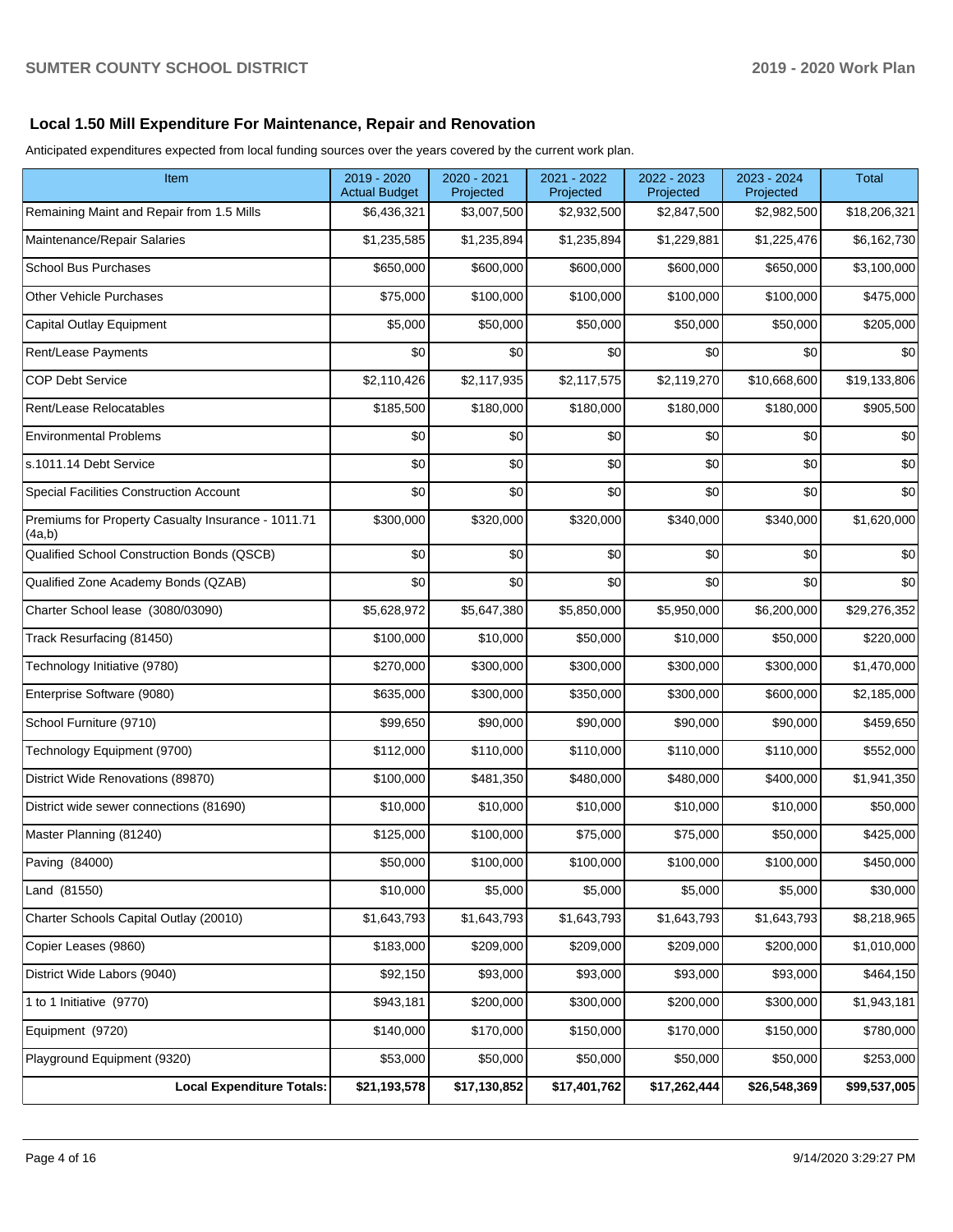# **Revenue**

#### **1.50 Mill Revenue Source**

Schedule of Estimated Capital Outlay Revenue from each currently approved source which is estimated to be available for expenditures on the projects included in the tentative district facilities work program. All amounts are NET after considering carryover balances, interest earned, new COP's, 1011.14 and 1011.15 loans, etc. Districts cannot use 1.5-Mill funds for salaries except for those explicitly associated with maintenance/repair projects. (1011.71 (5), F.S.)

| Item                                                                                | Fund | $2019 - 2020$<br><b>Actual Value</b> | 2020 - 2021<br>Projected | 2021 - 2022<br>Projected | $2022 - 2023$<br>Projected | 2023 - 2024<br>Projected | Total            |
|-------------------------------------------------------------------------------------|------|--------------------------------------|--------------------------|--------------------------|----------------------------|--------------------------|------------------|
| (1) Non-exempt property<br>assessed valuation                                       |      | \$14,358,356,364                     | \$15,737,235,904         | \$16,551,726,451         | \$18,193,622,881           | \$19,491,247,405         | \$84,332,189,005 |
| (2) The Millage projected for<br>discretionary capital outlay per<br>ls.1011.71     |      | 1.50                                 | 1.40                     | 1.37                     | 1.27                       | 1.25                     |                  |
| $(3)$ Full value of the 1.50-Mill<br>discretionary capital outlay per<br>ls.1011.71 |      | \$24,122,039                         | \$26,438,556             | \$27,806,900             | \$30,565,286               | \$32,745,296             | \$141,678,077    |
| $(4)$ Value of the portion of the 1.50<br>-Mill ACTUALLY levied                     | 370  | \$20,676,033                         | \$21,150,845             | \$21,768,831             | \$22,181,665               | \$23,389,497             | \$109,166,871    |
| $(5)$ Difference of lines $(3)$ and $(4)$                                           |      | \$3,446,006                          | \$5,287,711              | \$6,038,069              | \$8,383,621                | \$9,355,799              | \$32,511,206     |

## **PECO Revenue Source**

The figure in the row designated "PECO Maintenance" will be subtracted from funds available for new construction because PECO maintenance dollars cannot be used for new construction.

| <b>Item</b>                          | Fund             | 2019 - 2020<br><b>Actual Budget</b> | $2020 - 2021$<br>Projected | 2021 - 2022<br>Projected | $2022 - 2023$<br>Projected | 2023 - 2024<br>Projected | <b>Total</b>     |
|--------------------------------------|------------------|-------------------------------------|----------------------------|--------------------------|----------------------------|--------------------------|------------------|
| <b>IPECO New Construction</b>        | 340 <sup>1</sup> | \$0 <sub>1</sub>                    | \$0 <sub>1</sub>           | \$0                      | \$0 <sub>1</sub>           | \$0                      | \$0              |
| <b>PECO Maintenance Expenditures</b> |                  | \$0                                 | \$0 <sub>1</sub>           | \$0                      | \$0 <sub>1</sub>           | \$0                      | \$0 <sub>1</sub> |
|                                      |                  | \$0 I                               | \$0                        | \$0                      | \$0                        | \$0                      | \$0              |

## **CO & DS Revenue Source**

Revenue from Capital Outlay and Debt Service funds.

| <b>Item</b>                                     | Fund | $2019 - 2020$<br><b>Actual Budget</b> | $2020 - 2021$<br>Projected | 2021 - 2022<br>Projected | $2022 - 2023$<br>Projected | $2023 - 2024$<br>Projected | Total       |
|-------------------------------------------------|------|---------------------------------------|----------------------------|--------------------------|----------------------------|----------------------------|-------------|
| CO & DS Cash Flow-through<br><b>Distributed</b> | 360  | \$302,826                             | \$302,826                  | \$302,826                | \$302.826                  | \$302,826                  | \$1,514,130 |
| CO & DS Interest on<br>Undistributed CO         | 360  | \$5,456                               | \$5.456                    | \$5,456                  | \$5.456                    | \$5,456                    | \$27,280    |
|                                                 |      | \$308,282                             | \$308,282                  | \$308,282                | \$308,282                  | \$308,282                  | \$1,541,410 |

#### **Fair Share Revenue Source**

Nothing reported for this section. All legally binding commitments for proportionate fair-share mitigation for impacts on public school facilities must be included in the 5-year district work program.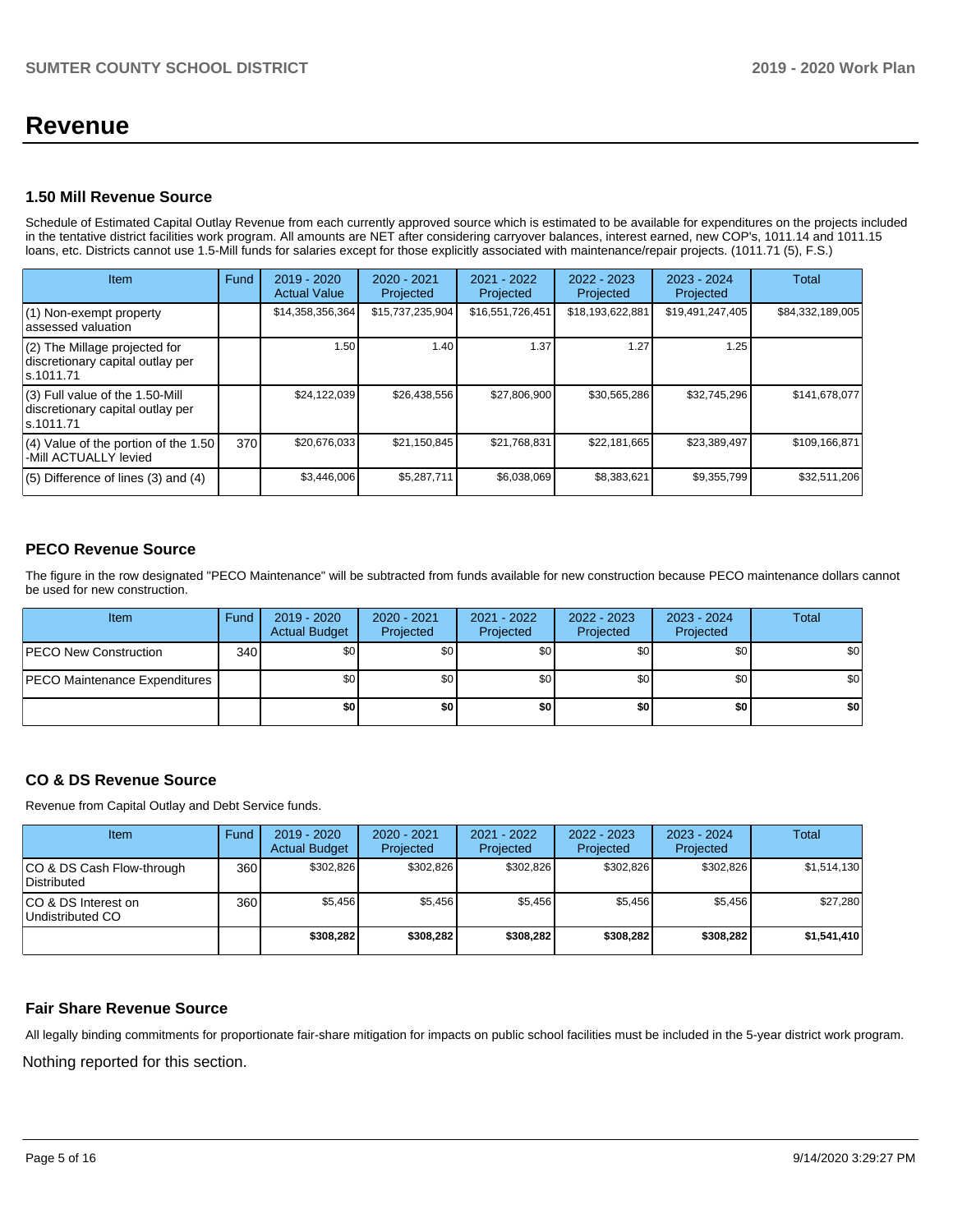#### **Sales Surtax Referendum**

Specific information about any referendum for a 1-cent or ½-cent surtax referendum during the previous year.

**Did the school district hold a surtax referendum during the past fiscal year 2018 - 2019?**

No

## **Additional Revenue Source**

Any additional revenue sources

| Item                                                                                                   | 2019 - 2020<br><b>Actual Value</b> | 2020 - 2021<br>Projected | 2021 - 2022<br>Projected | 2022 - 2023<br>Projected | 2023 - 2024<br>Projected | <b>Total</b> |
|--------------------------------------------------------------------------------------------------------|------------------------------------|--------------------------|--------------------------|--------------------------|--------------------------|--------------|
| <b>Fuel Tax Refund</b>                                                                                 | \$18,000                           | \$18,000                 | \$18,000                 | \$18,000                 | \$18,000                 | \$90,000     |
| Sale of Property                                                                                       | \$170,000                          | \$170,000                | \$170,000                | \$170,000                | \$170,000                | \$850,000    |
| Proceeds from a s.1011.14/15 F.S. Loans                                                                | \$0                                | \$0                      | \$0                      | \$0                      | \$0                      | \$0          |
| District Bonds - Voted local bond<br>referendum proceeds per s.9, Art VII<br><b>State Constitution</b> | \$0                                | \$0                      | \$0                      | \$0                      | \$0                      | \$0          |
| Proceeds from Special Act Bonds                                                                        | \$0                                | \$0                      | \$0                      | \$0                      | \$0                      | \$0          |
| Estimated Revenue from CO & DS Bond<br>Sale                                                            | \$0                                | \$0                      | \$0                      | \$0                      | \$0                      | \$0          |
| Proceeds from Voted Capital<br>Improvements millage                                                    | \$0                                | \$0                      | \$0                      | \$0                      | \$0                      | \$0          |
| Other Revenue for Other Capital Projects                                                               | \$1,643,793                        | \$1,643,793              | \$1,643,793              | \$1,643,793              | \$1,643,793              | \$8,218,965  |
| Proceeds from 1/2 cent sales surtax<br>authorized by school board                                      | \$0                                | \$0                      | \$0                      | \$0                      | \$0                      | \$0          |
| Proceeds from local governmental<br>infrastructure sales surtax                                        | \$0                                | \$0                      | \$0                      | \$0                      | \$0                      | \$0          |
| Proceeds from Certificates of<br>Participation (COP's) Sale                                            | \$0                                | \$0                      | \$0                      | \$0                      | \$0                      | \$0          |
| Classrooms First Bond proceeds amount<br>authorized in FY 1997-98                                      | \$0                                | \$0                      | \$0                      | \$0                      | \$0                      | \$0          |
| <b>Classrooms for Kids</b>                                                                             | \$0                                | \$0                      | \$0                      | \$0                      | \$0                      | \$0          |
| <b>District Equity Recognition</b>                                                                     | \$0                                | \$0                      | \$0                      | \$0                      | \$0                      | \$0          |
| <b>Federal Grants</b>                                                                                  | \$0                                | \$0                      | \$0                      | \$0                      | \$0                      | \$0          |
| Proportionate share mitigation (actual<br>cash revenue only, not in kind donations)                    | \$0                                | \$0                      | \$0                      | \$0                      | \$0                      | \$0          |
| Impact fees received                                                                                   | \$0                                | \$0                      | \$0                      | \$0                      | \$0                      | \$0          |
| Private donations                                                                                      | \$0                                | \$0                      | \$0                      | \$0                      | \$0                      | \$0          |
| Grants from local governments or not-for-<br>profit organizations                                      | \$0                                | \$0                      | \$0                      | \$0                      | \$0                      | \$0          |
| Interest, Including Profit On Investment                                                               | \$0                                | \$0                      | \$0                      | \$0                      | \$0                      | \$0          |
| Revenue from Bonds pledging proceeds<br>from 1 cent or 1/2 cent Sales Surtax                           | \$0                                | \$0                      | \$0                      | \$0                      | \$0                      | \$0          |
| <b>Total Fund Balance Carried Forward</b>                                                              | \$7,976,160                        | \$4,848,690              | \$6,783,757              | \$6,840,901              | \$9,505,197              | \$35,954,705 |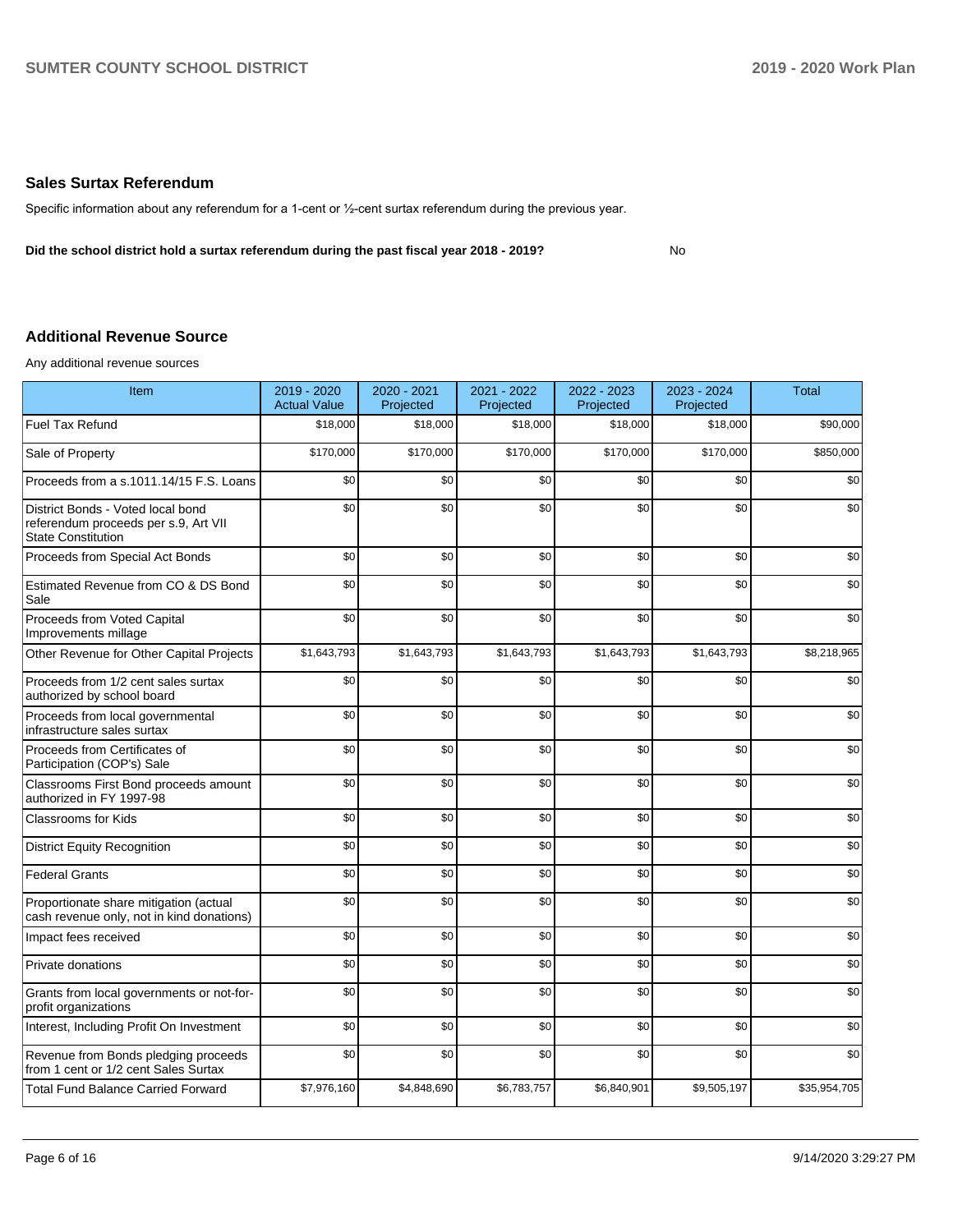## **SUMTER COUNTY SCHOOL DISTRICT 2019 - 2020 Work Plan**

| General Capital Outlay Obligated Fund<br>Balance Carried Forward From Total<br>Fund Balance Carried Forward | \$0         | \$0         | \$0         | \$0         | \$0 <sub>1</sub> | \$0          |
|-------------------------------------------------------------------------------------------------------------|-------------|-------------|-------------|-------------|------------------|--------------|
| Special Facilities Construction Account                                                                     | \$0         | \$0         | \$0         | \$0         | \$0              | \$0          |
| One Cent - 1/2 Cent Sales Surtax Debt<br>Service From Total Fund Balance Carried I<br><b>Forward</b>        | \$0         | \$0         | \$0         | \$0         | \$0 <sub>1</sub> | \$0          |
| Capital Outlay Projects Funds Balance<br>Carried Forward From Total Fund<br>Balance Carried Forward         | \$0         | \$0         | \$0         | \$0         | \$0 <sub>1</sub> | \$0          |
| <b>Subtotal</b>                                                                                             | \$9,807,953 | \$6,680,483 | \$8,615,550 | \$8,672,694 | \$11,336,990     | \$45,113,670 |

# **Total Revenue Summary**

| <b>Item Name</b>                                                   | 2019 - 2020<br><b>Budget</b> | $2020 - 2021$<br>Projected | 2021 - 2022<br>Projected | 2022 - 2023<br>Projected | $2023 - 2024$<br>Projected | <b>Five Year Total</b> |
|--------------------------------------------------------------------|------------------------------|----------------------------|--------------------------|--------------------------|----------------------------|------------------------|
| Local 1.5 Mill Discretionary Capital Outlay<br>l Revenue           | \$20.676.033                 | \$21,150,845               | \$21,768,831             | \$22,181,665             | \$23,389,497               | \$109,166,871          |
| <b>IPECO and 1.5 Mill Maint and Other 1.5</b><br>Mill Expenditures | (S21, 193, 578)              | (\$17,130,852)             | $(\$17,401,762)$         | (S17, 262, 444)          | (\$26,548,369)             | (\$99,537,005)         |
| <b>PECO Maintenance Revenue</b>                                    | \$0                          | \$0 <sub>1</sub>           | \$0                      | \$0                      | \$0                        | \$0                    |
| <b>Available 1.50 Mill for New</b><br><b>Construction</b>          | (\$517,545)                  | \$4,019,993                | \$4,367,069              | \$4,919,221              | (\$3,158,872)              | \$9,629,866            |

| <b>Item Name</b>                      | 2019 - 2020<br><b>Budget</b> | 2020 - 2021<br>Projected | $2021 - 2022$<br>Projected | $2022 - 2023$<br>Projected | 2023 - 2024<br>Projected | <b>Five Year Total</b> |
|---------------------------------------|------------------------------|--------------------------|----------------------------|----------------------------|--------------------------|------------------------|
| ICO & DS Revenue                      | \$308,282                    | \$308,282                | \$308,282                  | \$308,282                  | \$308,282                | \$1,541,410            |
| <b>IPECO New Construction Revenue</b> | \$0                          | \$0                      | \$0                        | \$0                        | \$0                      | \$0                    |
| Other/Additional Revenue              | \$9,807,953                  | \$6,680,483              | \$8,615,550                | \$8,672,694                | \$11,336,990             | \$45,113,670           |
| <b>Total Additional Revenue</b>       | \$10,116,235                 | \$6,988,765              | \$8,923,832                | \$8,980,976                | \$11,645,272             | \$46,655,080           |
| <b>Total Available Revenue</b>        | \$9,598,690                  | \$11,008,758             | \$13,290,901               | \$13,900,197               | \$8,486,400              | \$56,284,946           |

# **Project Schedules**

## **Capacity Project Schedules**

A schedule of capital outlay projects necessary to ensure the availability of satisfactory classrooms for the projected student enrollment in K-12 programs.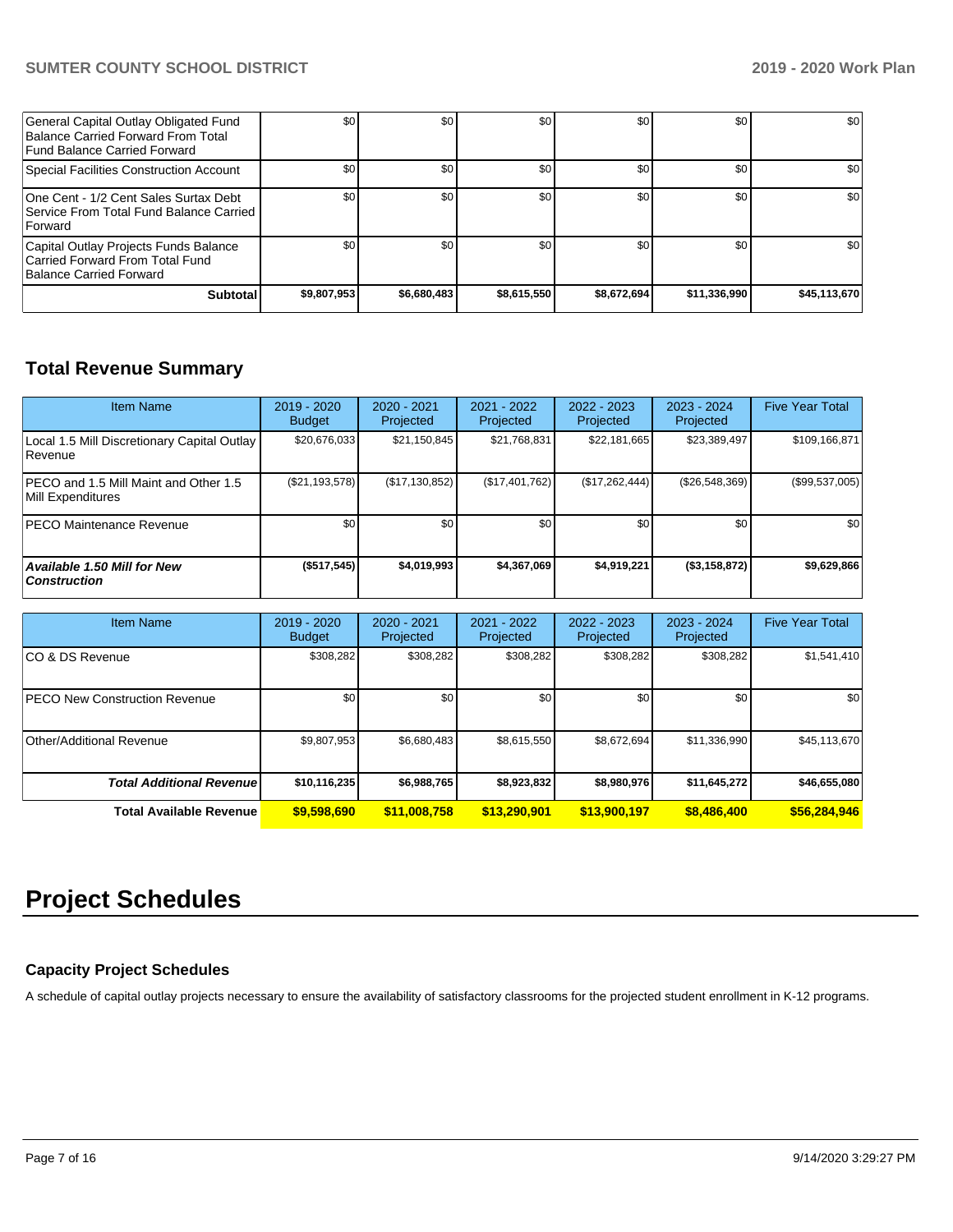| <b>Project Description</b> | Location                                 |                          | 2019 - 2020 | 2020 - 2021 | 2021 - 2022 | 2022 - 2023 | 2023 - 2024 | <b>Total</b>    | Funded |
|----------------------------|------------------------------------------|--------------------------|-------------|-------------|-------------|-------------|-------------|-----------------|--------|
| Classroom Building         | LAKE<br>PANASOFFKEE<br><b>ELEMENTARY</b> | Planned<br>Cost:         | \$0         | \$450,000   | \$1,250,000 | \$0         | \$0         | \$1,700,000 Yes |        |
|                            |                                          | <b>Student Stations:</b> | 0           | 0           | 144         | 0           | 0           | 144             |        |
|                            |                                          | <b>Total Classrooms:</b> | 0           | 0           | 8           | 0           | 0           | 8               |        |
|                            |                                          | Gross Sq Ft:             | 0           | 0           | 11,000      | 0           | 0           | 11,000          |        |
| Classroom Building         | <b>SOUTH SUMTER</b><br><b>MIDDLE</b>     | Planned<br>Cost:         | \$2,200,000 | \$0         | \$0         | \$0         | \$0         | \$2,200,000 Yes |        |
|                            | <b>Student Stations:</b>                 |                          | 176         | 0           | $\mathbf 0$ | 0           | 0           | 176             |        |
|                            |                                          | <b>Total Classrooms:</b> | 8           | 0           | $\mathbf 0$ | $\Omega$    | 0           | 8               |        |
|                            |                                          | Gross Sq Ft:             | 11,000      | $\Omega$    | $\mathbf 0$ | $\Omega$    | 0           | 11,000          |        |
| Classroom Building         | <b>BUSHNELL</b><br><b>ELEMENTARY</b>     | Planned<br>Cost:         | \$0         | \$0         | \$450,000   | \$1,250,000 | \$0         | \$1,700,000 Yes |        |
|                            |                                          | <b>Student Stations:</b> | 0           | $\Omega$    | $\mathbf 0$ | 176         | $\Omega$    | 176             |        |
|                            |                                          | <b>Total Classrooms:</b> | 0           | 0           | 0           | 8           | 0           | 8               |        |
|                            |                                          | Gross Sq Ft:             | 0           | 0           | $\mathbf 0$ | 11,000      | 0           | 11,000          |        |

|                                                                   |              | <b>Planned Cost:</b>                                                                             | \$2,200,000                         | \$450,000                | \$1,700,000              | \$1,250,000              | \$0                      | \$5,600,000     |        |
|-------------------------------------------------------------------|--------------|--------------------------------------------------------------------------------------------------|-------------------------------------|--------------------------|--------------------------|--------------------------|--------------------------|-----------------|--------|
|                                                                   |              | <b>Student Stations:</b>                                                                         | 176                                 | ŋ                        | 144                      | 176                      | U                        | 496             |        |
|                                                                   |              | <b>Total Classrooms:</b>                                                                         | 8                                   | 0                        | 8                        | я                        | 0                        | 24              |        |
|                                                                   | Gross Sq Ft: |                                                                                                  | 11,000                              | 0                        | 11,000                   | 11,000                   | 0                        | 33,000          |        |
| <b>Project Description</b>                                        |              | Location                                                                                         | 2019 - 2020<br><b>Actual Budget</b> | 2020 - 2021<br>Projected | 2021 - 2022<br>Projected | 2022 - 2023<br>Projected | 2023 - 2024<br>Projected | <b>Total</b>    | Funded |
| <b>Bleachers</b><br><b>Other Project Schedules</b>                |              | <b>SOUTH SUMTER</b><br><b>SENIOR HIGH</b>                                                        | \$1,800,000                         | \$0                      | \$0                      | \$0                      | \$0                      | \$1,800,000 Yes |        |
| <b>Bleachers</b><br>Major renovations, remodeling,                |              | <b>WILDWOOD</b><br>4M godition roan capital outlay projects that do not add capacity to schools. | \$0                                 | \$2,000,000              | \$0                      | \$0                      | \$0                      | \$2,000,000 Yes |        |
| Renovate interior and exterior<br>of gym                          |              | <b>SOUTH SUMTER</b><br><b>SENIOR HIGH</b>                                                        | \$0                                 | \$0                      | \$0                      | \$800,000                | \$0                      | \$800,000 Yes   |        |
| Pave parking Area                                                 |              | <b>ADMINISTRATIVE</b><br><b>COMPLEX</b>                                                          | \$0                                 | \$0                      | \$500,000                | \$0                      | \$0                      | \$500,000 Yes   |        |
| <b>Expand Football Pressbox</b>                                   |              | <b>WILDWOOD</b><br>MIDDLE/HIGH                                                                   | \$0                                 | \$0                      | \$0                      | \$20,000                 | \$0                      | \$20,000 Yes    |        |
| Gang/PE Bathroom Addition                                         |              | <b>BUSHNELL</b><br><b>ELEMENTARY</b>                                                             | \$0                                 | \$0                      | \$50,000                 | \$0                      | \$0                      | \$50,000 Yes    |        |
| Locker Room renovation                                            |              | <b>SOUTH SUMTER</b><br><b>MIDDLE</b>                                                             | \$0                                 | \$0                      | \$0                      | \$65,000                 | \$0                      | \$65,000 Yes    |        |
| <b>District Wide Gender Neutral</b><br><b>Restroom Facilities</b> |              | Location not specified                                                                           | \$50,000                            | \$0                      | \$0                      | \$0                      | \$0                      | \$50,000 Yes    |        |
| Sewer Plant Replacement                                           |              | <b>ADMINISTRATIVE</b><br><b>COMPLEX</b>                                                          | \$500,000                           | \$0                      | \$0                      | \$0                      | \$0                      | \$500,000 Yes   |        |
| Sewer Plant Replacement                                           |              | <b>LAKE PANASOFFKEE</b><br><b>ELEMENTARY</b>                                                     | \$200,000                           | \$0                      | \$0                      | \$0                      | \$0                      | \$200,000 Yes   |        |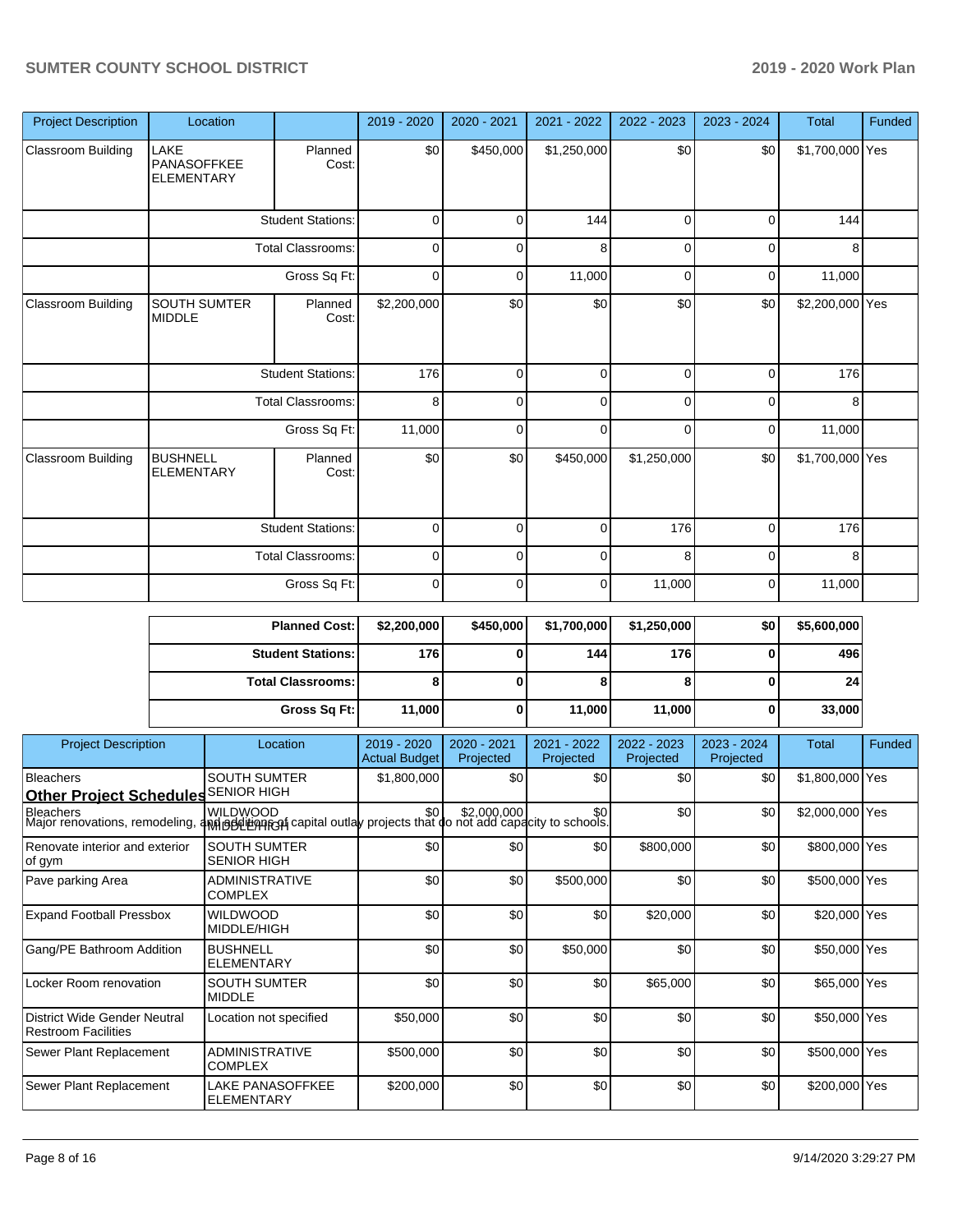### **SUMTER COUNTY SCHOOL DISTRICT 2019 - 2020 Work Plan**

| Renovation of Building 9                       | <b>BUSHNELL</b><br>ELEMENTARY                                          | \$0         | \$0         | \$600,000   | \$0         | \$0         | \$600,000 Yes   |         |
|------------------------------------------------|------------------------------------------------------------------------|-------------|-------------|-------------|-------------|-------------|-----------------|---------|
| Renovate interior and exterior<br>of gym       | <b>WILDWOOD</b><br>MIDDLE/HIGH                                         | \$0         | \$0         | \$0         | \$800,000   | \$0         | \$800,000 Yes   |         |
| Removal of Separation Wall                     | <b>DISTRICT</b><br>PROFESSIONAL<br><b>DEVELOPMENT</b><br><b>CENTER</b> | \$0         | \$100,000   | \$0         | \$0         | \$0         | \$100,000 Yes   |         |
| Media Center Expansion                         | <b>WILDWOOD</b><br><b>ELEMENTARY</b>                                   | \$0         | \$0         | \$0         | \$60,000    | \$120,000   | \$180,000 Yes   |         |
| Cafeteria Expansion                            | <b>WILDWOOD</b><br><b>ELEMENTARY</b>                                   | \$0         | \$0         | \$1,900,000 | \$0         | \$0         | \$1,900,000 Yes |         |
| Repave Bus Loop and<br><b>Basketball Court</b> | <b>DISTRICT</b><br><b>EXCEPTIONAL</b><br><b>EDUCATIONAL CENTER</b>     | \$0         | \$0         | \$0         | \$0         | \$275,000   | \$275,000 Yes   |         |
| Cafeteria Remodel/Expansion                    | LAKE PANASOFFKEE<br>ELEMENTARY                                         | \$0         | \$0         | \$200,000   | \$1,300,000 | \$0         | \$1,500,000 Yes |         |
| Building 8 Renovation                          | <b>SOUTH SUMTER</b><br><b>SENIOR HIGH</b>                              | \$0         | \$100,000   | \$0         | \$0         | \$0         | \$100,000 Yes   |         |
| Repave Bus Loop                                | <b>SOUTH SUMTER</b><br><b>SENIOR HIGH</b>                              | \$0         | \$400,000   | \$0         | \$0         | \$0         | \$400,000 Yes   |         |
| Raised Judging Platform                        | SOUTH SUMTER<br><b>SENIOR HIGH</b>                                     | \$0         | \$300,000   | \$0         | \$0         | \$0         | \$300,000 Yes   |         |
| Outdoor dining area                            | <b>WEBSTER</b><br>ELEMENTARY                                           | \$0         | \$0         | \$200,000   | \$0         | \$0         | \$200,000 Yes   |         |
| Replace Gym Bleachers                          | <b>SOUTH SUMTER</b><br><b>MIDDLE</b>                                   | \$0         | \$0         | \$400,000   | \$0         | \$0         | \$400,000 Yes   |         |
| Walkway covers for West<br>Campus              | SOUTH SUMTER<br><b>MIDDLE</b>                                          | \$0         | \$100,000   | \$0         | \$0         | \$0         | \$100,000 Yes   |         |
| Widen Pre-k Drop Off Area                      | <b>BUSHNELL</b><br>ELEMENTARY                                          | \$0         | \$0         | \$100,000   | \$0         | \$0         | \$100,000 Yes   |         |
| <b>Extra Egress Locations</b>                  | <b>ADMINISTRATIVE</b><br><b>COMPLEX</b>                                | \$0         | \$100,000   | \$0         | \$0         | \$0         | \$100,000 Yes   |         |
| Resurface PE Basketball Court                  | WILDWOOD<br><b>ELEMENTARY</b>                                          | \$0         | \$250,000   | \$0         | \$0         | \$0         | \$250,000 Yes   |         |
| Renovate Front Office Entrance                 | LAKE PANASOFFKEE<br>ELEMENTARY                                         | \$0         | \$325,000   | \$0         | \$0         | \$0         | \$325,000 Yes   |         |
| Raze Building 14                               | <b>SOUTH SUMTER</b><br><b>MIDDLE</b>                                   | \$0         | \$100,000   | \$0         | \$0         | \$0         | \$100,000 Yes   |         |
| Increase Cafeteria Seating<br>Area             | SOUTH SUMTER<br><b>MIDDLE</b>                                          | \$0         | \$0         | \$0         | \$0         | \$1,000,000 | \$1,000,000 Yes |         |
| Repave East Bus Loop                           | <b>SOUTH SUMTER</b><br><b>MIDDLE</b>                                   | \$0         | \$0         | \$300,000   | \$0         | \$0         | \$300,000 Yes   |         |
| Repave North and West<br>Parking               | <b>WILDWOOD</b><br><b>ELEMENTARY</b>                                   | \$0         | \$0         | \$500,000   | \$0         | \$0         | \$500,000 Yes   |         |
| Raze Building 2                                | <b>WEBSTER</b><br><b>ELEMENTARY</b>                                    | \$0         | \$0         | \$0         | \$100,000   | \$0         | \$100,000 Yes   |         |
| Repave Bus Loop and Student<br>Parking         | <b>WILDWOOD</b><br>MIDDLE/HIGH                                         | \$0         | \$0         | \$0         | \$0         | \$600,000   | \$600,000 Yes   |         |
| <b>Sumterville Property</b><br>Development     | SUMTER ADULT<br><b>EDUCATION CENTER</b>                                | \$0         | \$1         | \$0         | \$0         | \$0         |                 | \$1 Yes |
|                                                |                                                                        | \$2,550,000 | \$3,775,001 | \$4,750,000 | \$3,145,000 | \$1,995,000 | \$16,215,001    |         |

## **Additional Project Schedules**

Any projects that are not identified in the last approved educational plant survey.

Nothing reported for this section.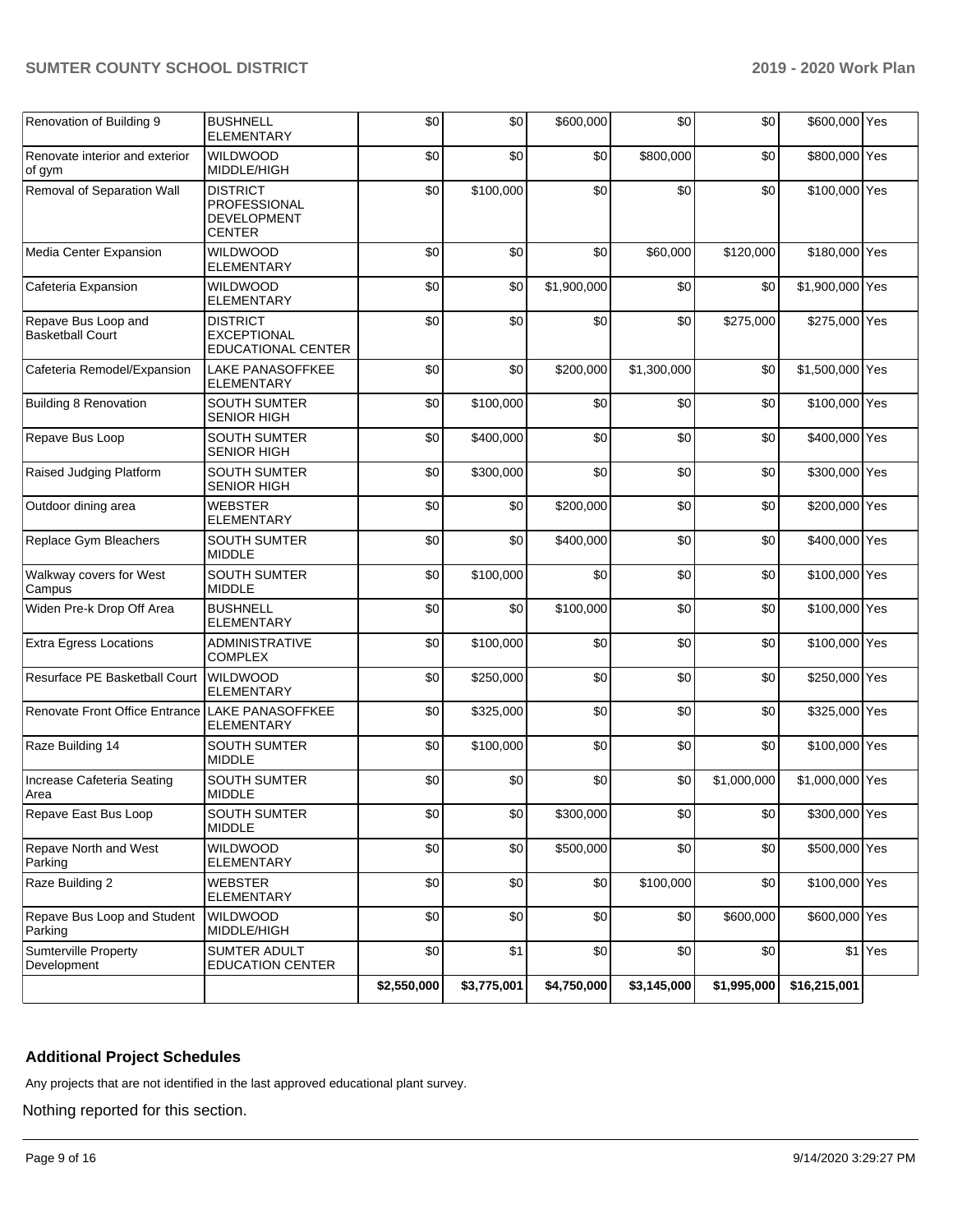#### **Non Funded Growth Management Project Schedules**

Schedule indicating which projects, due to planned development, that CANNOT be funded from current revenues projected over the next five years.

Nothing reported for this section.

# **Tracking**

## **Capacity Tracking**

| Location                                                           | $2019 -$<br>2020 Satis.<br>Stu. Sta. | Actual<br>$2019 -$<br><b>2020 FISH</b><br>Capacity | Actual<br>$2018 -$<br>2019<br><b>COFTE</b> | # Class<br><b>Rooms</b> | Actual<br>Average<br>$2019 -$<br>2020 Class<br><b>Size</b> | Actual<br>$2019 -$<br>2020<br><b>Utilization</b> | <b>New</b><br>Stu.<br>Capacity | <b>New</b><br>Rooms to<br>be<br>Added/Re<br>moved | Projected<br>$2023 -$<br>2024<br><b>COFTE</b> | Projected<br>$2023 -$<br>2024<br><b>Utilization</b> | Projected<br>$2023 -$<br>2024 Class<br><b>Size</b> |
|--------------------------------------------------------------------|--------------------------------------|----------------------------------------------------|--------------------------------------------|-------------------------|------------------------------------------------------------|--------------------------------------------------|--------------------------------|---------------------------------------------------|-----------------------------------------------|-----------------------------------------------------|----------------------------------------------------|
| <b>BUSHNELL</b><br><b>ELEMENTARY</b>                               | 838                                  | 838                                                | 687                                        | 47                      | 15 <sup>1</sup>                                            | 82.00 %                                          | $\Omega$                       | ∩                                                 | 775                                           | 92.00 %                                             | 16                                                 |
| <b>SOUTH SUMTER</b><br><b>MIDDLE</b>                               | 1,214                                | 1,092                                              | 861                                        | 52                      | 17                                                         | 79.00 %                                          | $\Omega$                       | $\Omega$                                          | 908                                           | 83.00 %                                             | 17                                                 |
| <b>WEBSTER</b><br><b>ELEMENTARY</b>                                | 803                                  | 803                                                | 604                                        | 43                      | 14                                                         | 75.00 %                                          | $\Omega$                       | $\sqrt{ }$                                        | 689                                           | 86.00 %                                             | 16                                                 |
| <b>DISTRICT</b><br><b>EXCEPTIONAL</b><br><b>EDUCATIONAL CENTER</b> | 347                                  | 347                                                | 75                                         | 15                      | 5 <sup>1</sup>                                             | 22.00 %                                          | $\Omega$                       | C                                                 | $\Omega$                                      | 0.00%                                               | $\mathbf 0$                                        |
| <b>WILDWOOD</b><br><b>ELEMENTARY</b>                               | 926                                  | 926                                                | 769                                        | 47                      | 16                                                         | 83.00 %                                          | $\Omega$                       | $\Omega$                                          | 935                                           | 101.00%                                             | 20                                                 |
| <b>WILDWOOD</b><br>MIDDLE/HIGH                                     | 1,240                                | 1,116                                              | 744                                        | 53                      | 14                                                         | 67.00 %                                          | $\Omega$                       | $\Omega$                                          | 800                                           | 72.00 %                                             | 15                                                 |
| <b>SOUTH SUMTER</b><br><b>SENIOR HIGH</b>                          | 1,428                                | 1,285                                              | 1,004                                      | 58                      | 17                                                         | 78.00 %                                          | $\Omega$                       | $\Omega$                                          | 1,121                                         | 87.00 %                                             | 19                                                 |
| <b>LAKE PANASOFFKEE</b><br><b>ELEMENTARY</b>                       | 614                                  | 614                                                | 552                                        | 31                      | 18 <sup>1</sup>                                            | 90.00 %                                          | $\Omega$                       | $\Omega$                                          | 530                                           | 86.00 %                                             | 17                                                 |
| <b>SUMTER ADULT</b><br><b>EDUCATION CENTER</b>                     | 35                                   | 52                                                 | $\Omega$                                   | $\overline{2}$          | $\Omega$                                                   | 0.00%                                            | $\Omega$                       | $\Omega$                                          | $\Omega$                                      | 0.00%                                               | $\Omega$                                           |
|                                                                    | 7,445                                | 7,073                                              | 5,296                                      | 348                     | 15 <sup>1</sup>                                            | 74.88%                                           | $\mathbf{0}$                   | 0                                                 | 5,758                                         | 81.41 %                                             | 17                                                 |

The COFTE Projected Total (5,758) for 2023 - 2024 must match the Official Forecasted COFTE Total (5,759 ) for 2023 - 2024 before this section can be completed. In the event that the COFTE Projected Total does not match the Official forecasted COFTE, then the Balanced Projected COFTE Table should be used to balance COFTE.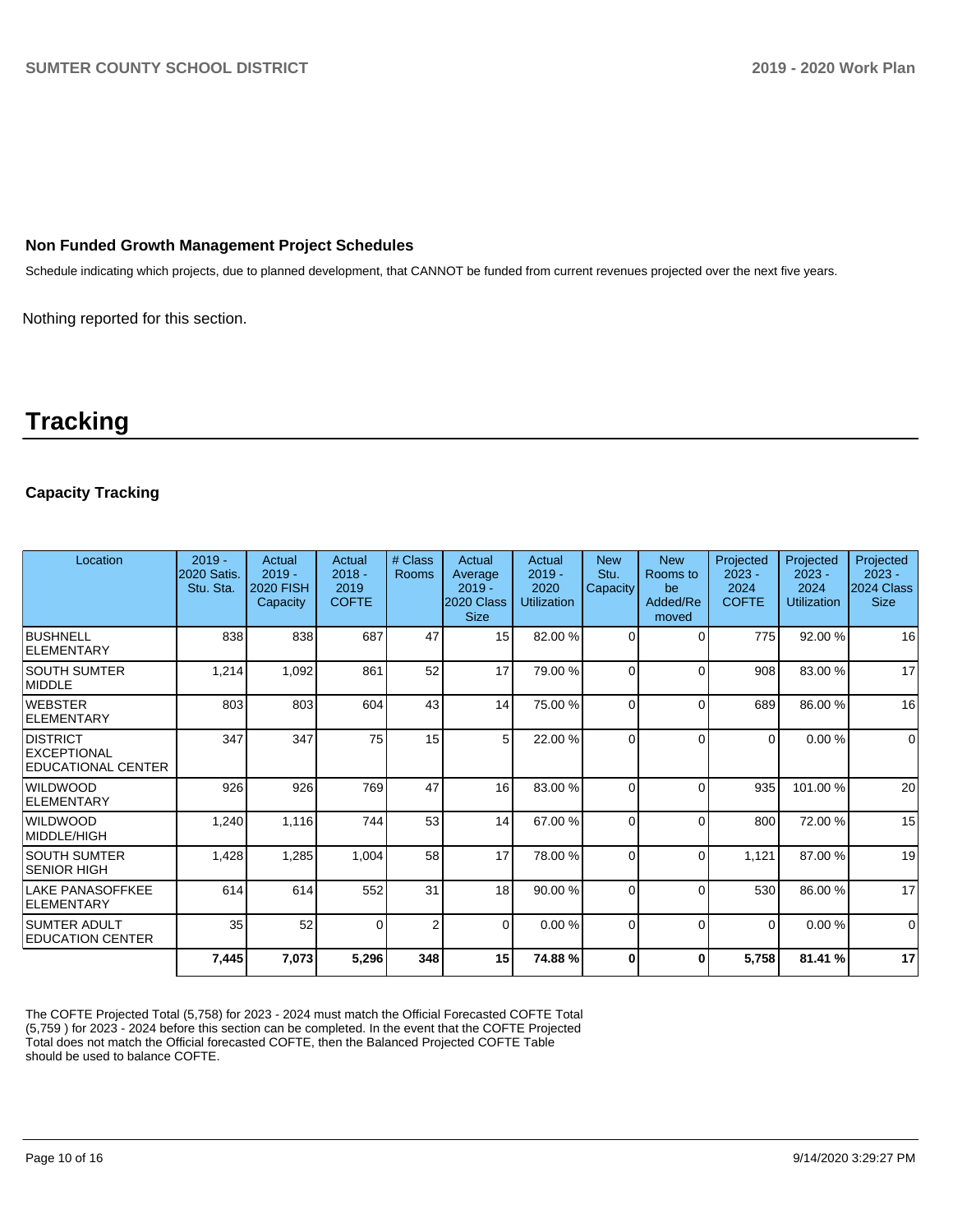| Projected COFTE for 2023 - 2024 |       |  |  |  |  |  |
|---------------------------------|-------|--|--|--|--|--|
| Elementary (PK-3)               | 1,980 |  |  |  |  |  |
| Middle (4-8)                    | 2,168 |  |  |  |  |  |
| High (9-12)                     | 1,610 |  |  |  |  |  |
|                                 | 5,759 |  |  |  |  |  |

| <b>Grade Level Type</b> | <b>Balanced Projected</b><br>COFTE for 2023 - 2024 |
|-------------------------|----------------------------------------------------|
| Elementary (PK-3)       |                                                    |
| Middle (4-8)            |                                                    |
| High (9-12)             |                                                    |
|                         | 5,758                                              |

#### **Relocatable Replacement**

Number of relocatable classrooms clearly identified and scheduled for replacement in the school board adopted financially feasible 5-year district work program.

| -ocation                        | 2020 | 2021     | 2022 | 2023 | 2024 | 5 Total |
|---------------------------------|------|----------|------|------|------|---------|
|                                 | 2019 | $2020 -$ | 2021 | 2022 | 2023 | Year 5  |
| Total Relocatable Replacements: |      |          |      |      |      | O       |

#### **Charter Schools Tracking**

Information regarding the use of charter schools.

| Location-Type               | # Relocatable<br>units or<br>permanent<br>classrooms | Owner         | IYear Started or<br>Scheduled | <b>Student</b><br><b>Stations</b> | <b>Students</b><br>Enrolled | Years in<br>Contract | <b>Total Charter</b><br><b>Students</b><br>projected for<br>2023 - 2024 |
|-----------------------------|------------------------------------------------------|---------------|-------------------------------|-----------------------------------|-----------------------------|----------------------|-------------------------------------------------------------------------|
| Villages of Lake and Sumter |                                                      | 175 I PRIVATE | 2000                          | 3.452                             | 2,924                       |                      | 3,438                                                                   |
|                             | 175                                                  |               |                               | 3.452                             | 2,924                       |                      | 3,438                                                                   |

## **Special Purpose Classrooms Tracking**

The number of classrooms that will be used for certain special purposes in the current year, by facility and type of classroom, that the district will, 1), not use for educational purposes, and 2), the co-teaching classrooms that are not open plan classrooms and will be used for educational purposes.

| School                                 | <b>School Type</b> | # of Elementary<br>K-3 Classrooms | # of Middle 4-8<br><b>Classrooms</b> | # of High $9-12$<br><b>Classrooms</b> | # of $ESE$<br><b>Classrooms</b> | # of Combo<br><b>Classrooms</b> | <b>Total</b><br>Classrooms |
|----------------------------------------|--------------------|-----------------------------------|--------------------------------------|---------------------------------------|---------------------------------|---------------------------------|----------------------------|
| <b>Total Educational Classrooms: I</b> |                    |                                   |                                      |                                       |                                 |                                 | 01                         |
| School                                 | <b>School Type</b> | # of Elementary<br>K-3 Classrooms | # of Middle 4-8<br><b>Classrooms</b> | # of High $9-12$<br><b>Classrooms</b> | # of $ESE$<br>Classrooms        | # of Combo<br><b>Classrooms</b> | <b>Total</b><br>Classrooms |
| <b>Total Co-Teaching Classrooms:</b>   |                    |                                   |                                      |                                       |                                 |                                 | 0                          |

#### **Infrastructure Tracking**

**Necessary offsite infrastructure requirements resulting from expansions or new schools. This section should include infrastructure information related to capacity project schedules and other project schedules (Section 4).** 

Not Specified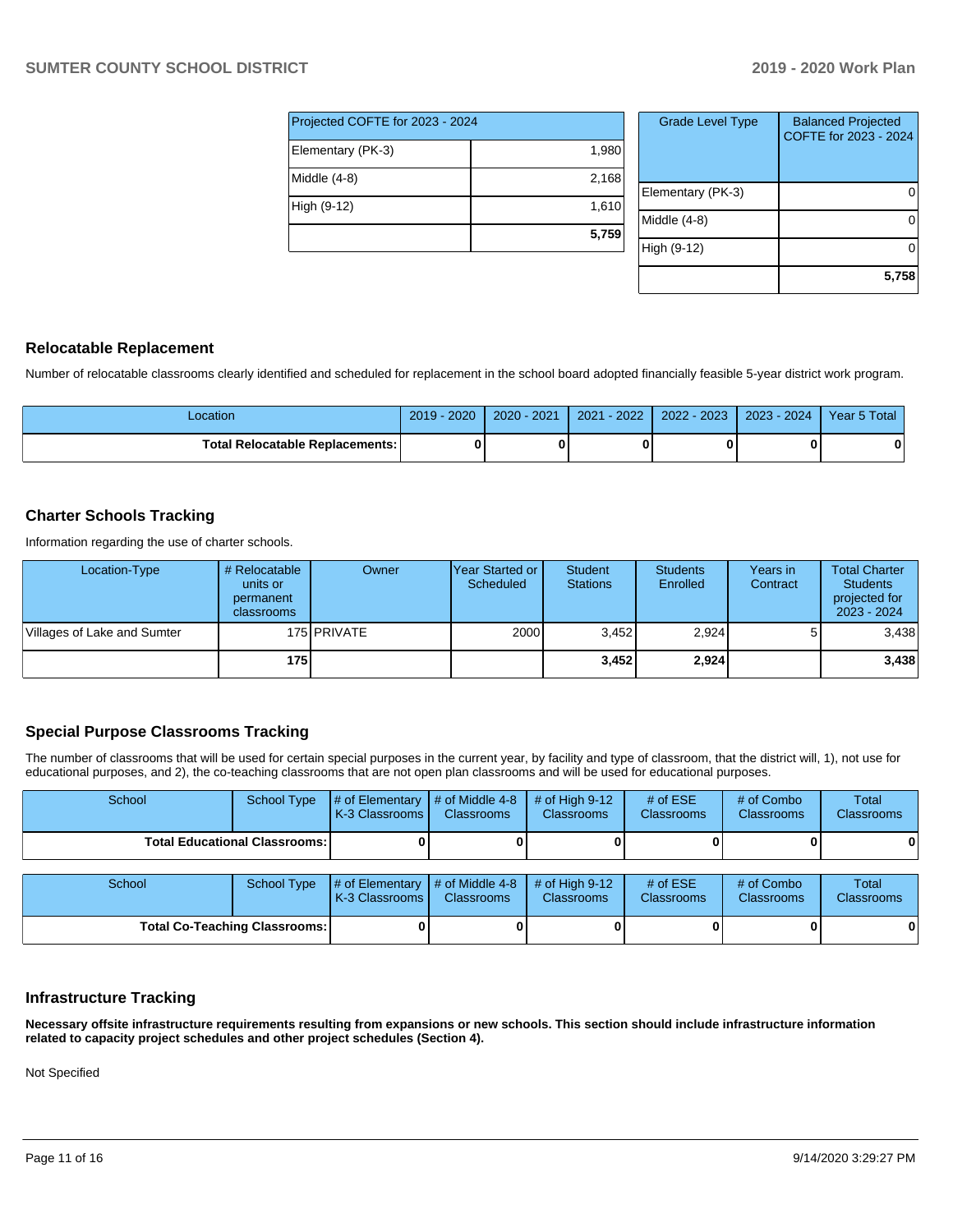**Proposed location of planned facilities, whether those locations are consistent with the comprehensive plans of all affected local governments, and recommendations for infrastructure and other improvements to land adjacent to existing facilities. Provisions of 1013.33(12), (13) and (14) and 1013.36 must be addressed for new facilities planned within the 1st three years of the plan (Section 5).** 

#### Not Specified

**Consistent with Comp Plan?** No

#### **Net New Classrooms**

The number of classrooms, by grade level and type of construction, that were added during the last fiscal year.

| List the net new classrooms added in the 2018 - 2019 fiscal year.                                                                                       | List the net new classrooms to be added in the 2019 - 2020 fiscal<br>year. |                                   |                                |                        |                                                                        |                            |                                |                        |
|---------------------------------------------------------------------------------------------------------------------------------------------------------|----------------------------------------------------------------------------|-----------------------------------|--------------------------------|------------------------|------------------------------------------------------------------------|----------------------------|--------------------------------|------------------------|
| "Classrooms" is defined as capacity carrying classrooms that are added to increase<br>capacity to enable the district to meet the Class Size Amendment. |                                                                            |                                   |                                |                        | Totals for fiscal year 2019 - 2020 should match totals in Section 15A. |                            |                                |                        |
| Location                                                                                                                                                | $2018 - 2019$ #<br>Permanent                                               | $2018 - 2019$ #<br><b>Modular</b> | $2018 - 2019$ #<br>Relocatable | $2018 - 2019$<br>Total | 2019 - 2020 #<br>Permanent                                             | $2019 - 2020$ #<br>Modular | $2019 - 2020$ #<br>Relocatable | $2019 - 2020$<br>Total |
| Elementary (PK-3)                                                                                                                                       |                                                                            |                                   |                                |                        |                                                                        |                            |                                | 0                      |
| Middle (4-8)                                                                                                                                            |                                                                            |                                   |                                |                        |                                                                        |                            |                                | 8                      |
| High (9-12)                                                                                                                                             |                                                                            |                                   |                                |                        |                                                                        |                            |                                | $\Omega$               |
|                                                                                                                                                         |                                                                            |                                   |                                |                        |                                                                        |                            |                                | 8                      |

#### **Relocatable Student Stations**

Number of students that will be educated in relocatable units, by school, in the current year, and the projected number of students for each of the years in the workplan.

| <b>Site</b>                                     | $2019 - 2020$ | $2020 - 2021$ | 2021 - 2022 | 2022 - 2023 | $2023 - 2024$ | 5 Year Average |
|-------------------------------------------------|---------------|---------------|-------------|-------------|---------------|----------------|
| BUSHNELL ELEMENTARY                             |               |               | ΩI          |             |               | 0              |
| <b>SOUTH SUMTER MIDDLE</b>                      | 88            |               | ΩI          |             |               | 18             |
| IWEBSTER ELEMENTARY                             |               |               | $\Omega$    |             |               | 0              |
| WILDWOOD ELEMENTARY                             |               |               | ΩI          |             |               | $\Omega$       |
| WILDWOOD MIDDLE/HIGH                            | 50            | 50            | 50          | 50          |               | 40             |
| ISOUTH SUMTER SENIOR HIGH                       | 25            | 25            | 25          | 25          |               | <b>20</b>      |
| LAKE PANASOFFKEE ELEMENTARY                     | 44            | 44            | ΩI          | ∩           |               | 18             |
| SUMTER ADULT EDUCATION CENTER                   |               |               | ΩI          | ∩           |               | $\Omega$       |
| <b>IDISTRICT EXCEPTIONAL EDUCATIONAL CENTER</b> |               |               | ΩI          | O           |               | $\Omega$       |

| Totals for SUMTER COUNTY SCHOOL DISTRICT          |       |       |       |       |       |       |
|---------------------------------------------------|-------|-------|-------|-------|-------|-------|
| Total students in relocatables by year.           | 207   | 119   | 75    | 75    |       | 95    |
| Total number of COFTE students projected by year. | 5,383 | 5.544 | 5.664 | 5.735 | 5.759 | 5.617 |
| Percent in relocatables by year.                  | 4 % I | 2%    | ' %   | ' % ເ | 0 % I | 2 %   |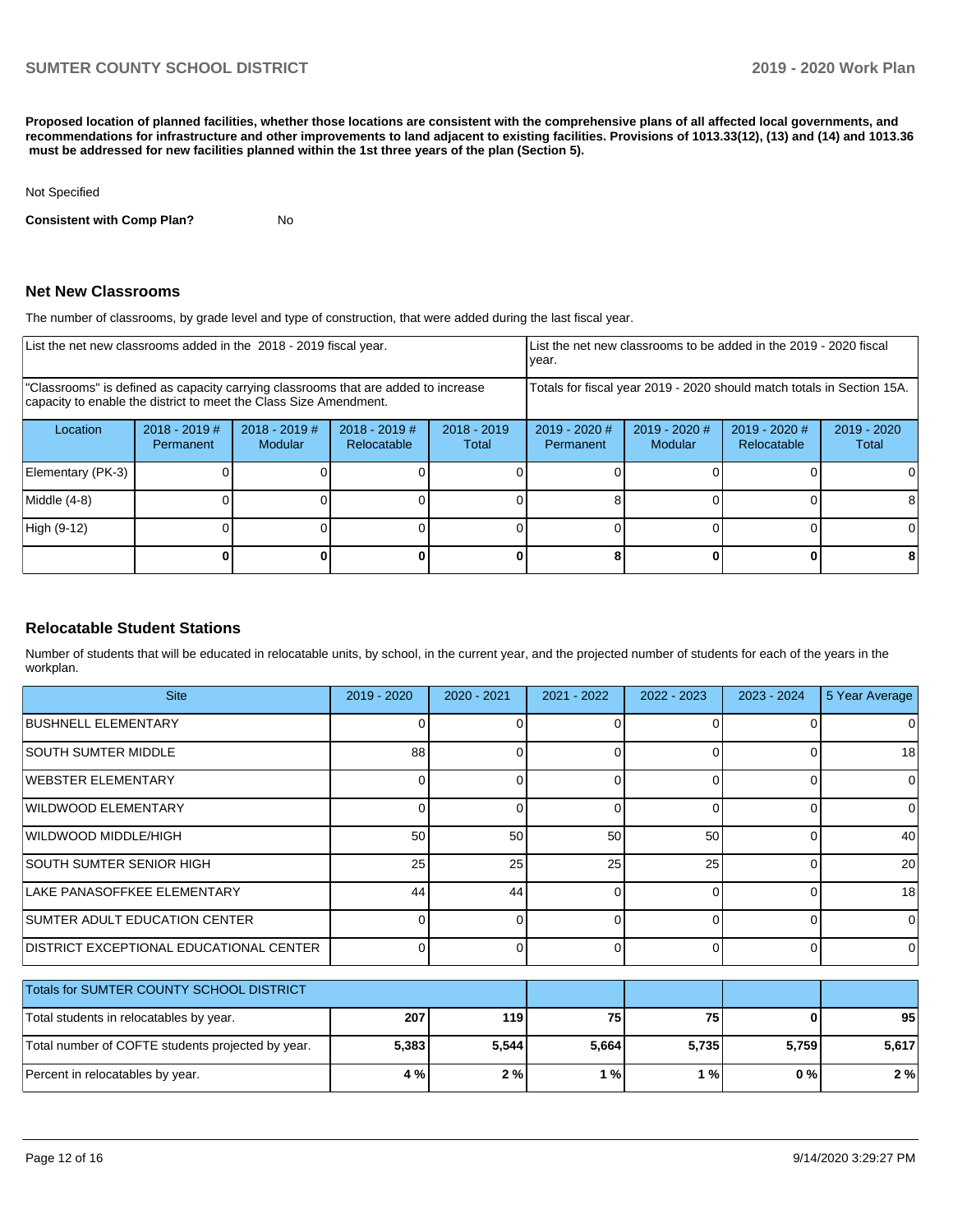#### **Leased Facilities Tracking**

Exising leased facilities and plans for the acquisition of leased facilities, including the number of classrooms and student stations, as reported in the educational plant survey, that are planned in that location at the end of the five year workplan.

| Location                                | # of Leased<br>Classrooms 2019 -<br>2020 | <b>FISH Student</b><br><b>Stations</b> | Owner             | # of Leased<br>Classrooms 2023 -<br>2024 | <b>FISH Student</b><br><b>Stations</b> |
|-----------------------------------------|------------------------------------------|----------------------------------------|-------------------|------------------------------------------|----------------------------------------|
| WILDWOOD ELEMENTARY                     | 0                                        | O                                      |                   |                                          | $\Omega$                               |
| SOUTH SUMTER SENIOR HIGH                |                                          |                                        | 25 mobile modular |                                          | 25                                     |
| LAKE PANASOFFKEE ELEMENTARY             | 2                                        | 44                                     |                   |                                          | $\Omega$                               |
| SUMTER ADULT EDUCATION CENTER           | 0                                        | $\Omega$                               |                   |                                          | $\overline{0}$                         |
| WILDWOOD MIDDLE/HIGH                    | 2                                        |                                        | 50 mobile modular |                                          | 50                                     |
| <b>BUSHNELL ELEMENTARY</b>              | 0                                        | 0                                      |                   |                                          | $\overline{0}$                         |
| <b>SOUTH SUMTER MIDDLE</b>              |                                          |                                        | 88 mobile modular |                                          | $\overline{0}$                         |
| WEBSTER ELEMENTARY                      | $\Omega$                                 | $\Omega$                               |                   |                                          | $\overline{0}$                         |
| DISTRICT EXCEPTIONAL EDUCATIONAL CENTER | $\Omega$                                 | $\Omega$                               |                   |                                          | $\Omega$                               |
|                                         | 9                                        | 207                                    |                   |                                          | 75                                     |

#### **Failed Standard Relocatable Tracking**

Relocatable units currently reported by school, from FISH, and the number of relocatable units identified as 'Failed Standards'.

Nothing reported for this section.

# **Planning**

#### **Class Size Reduction Planning**

**Plans approved by the school board that reduce the need for permanent student stations such as acceptable school capacity levels, redistricting, busing, year-round schools, charter schools, magnet schools, public-private partnerships, multitrack scheduling, grade level organization, block scheduling, or other alternatives.**

Not Specified

#### **School Closure Planning**

**Plans for the closure of any school, including plans for disposition of the facility or usage of facility space, and anticipated revenues.** 

North Sumter Primary has been sold to the City of Wildwood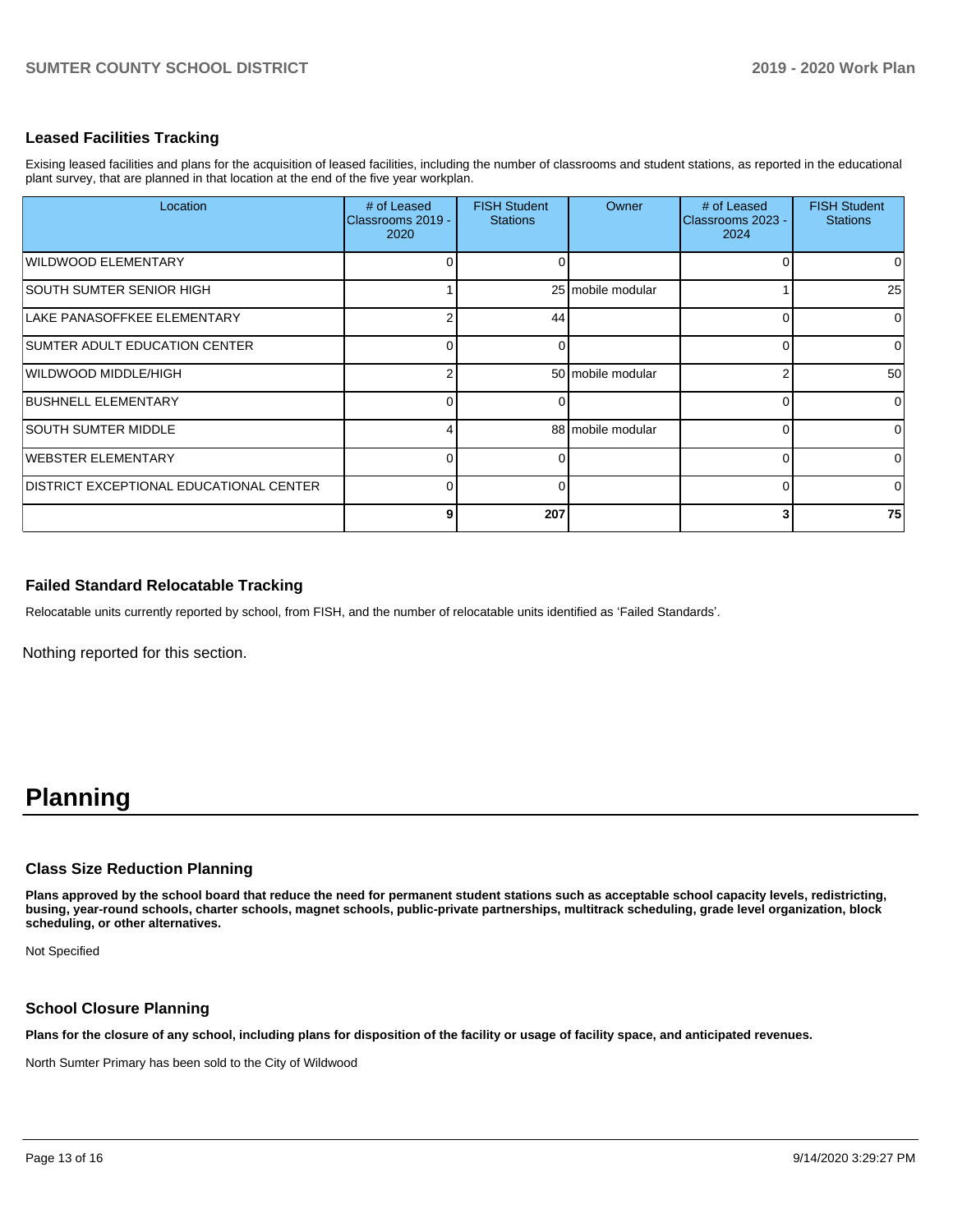# **Long Range Planning**

#### **Ten-Year Maintenance**

District projects and locations regarding the projected need for major renovation, repair, and maintenance projects within the district in years 6-10 beyond the projects plans detailed in the five years covered by the work plan.

Nothing reported for this section.

#### **Ten-Year Capacity**

Schedule of capital outlay projects projected to ensure the availability of satisfactory student stations for the projected student enrollment in K-12 programs for the future 5 years beyond the 5-year district facilities work program.

Nothing reported for this section.

#### **Ten-Year Planned Utilization**

Schedule of planned capital outlay projects identifying the standard grade groupings, capacities, and planned utilization rates of future educational facilities of the district for both permanent and relocatable facilities.

| <b>Grade Level Projections</b>   | <b>FISH</b><br><b>Student</b><br><b>Stations</b> | Actual 2018 -<br><b>2019 FISH</b><br>Capacity | Actual<br>$2018 -$<br>2019<br><b>COFTE</b> | Actual 2018 - 2019<br><b>Utilization</b> | Actual 2019 - 2020 / 2028 - 2029 new<br>Student Capacity to be added/removed | Projected 2028<br>2029 COFTE | Projected 2028 -<br>2029 Utilization |
|----------------------------------|--------------------------------------------------|-----------------------------------------------|--------------------------------------------|------------------------------------------|------------------------------------------------------------------------------|------------------------------|--------------------------------------|
| Elementary - District<br>lTotals | 3.181                                            | 3,181                                         | 2,612.14                                   | 82.11 %                                  |                                                                              | 1,980                        | 62.24 %                              |
| Middle - District Totals         | 2.454                                            | 2,208                                         | .604.68                                    | 72.69%                                   |                                                                              | 2.168                        | 98.19 %                              |
| High - District Totals           | 1.428                                            | 1,285                                         | .004.49                                    | 78.13 %                                  |                                                                              | 1.610                        | 125.29 %                             |
| Other - ESE. etc                 | 382                                              | 399                                           | 74.78                                      | 18.80 %                                  |                                                                              |                              | 0.00%                                |
|                                  | 7,445                                            | 7,073                                         | 5,296.09                                   | 74.88%                                   |                                                                              | 5,758                        | 81.41 %                              |

**Combination schools are included with the middle schools for student stations, capacity, COFTE and utilization purposes because these facilities all have a 90% utilization factor. Use this space to explain or define the grade groupings for combination schools.** 

No comments to report.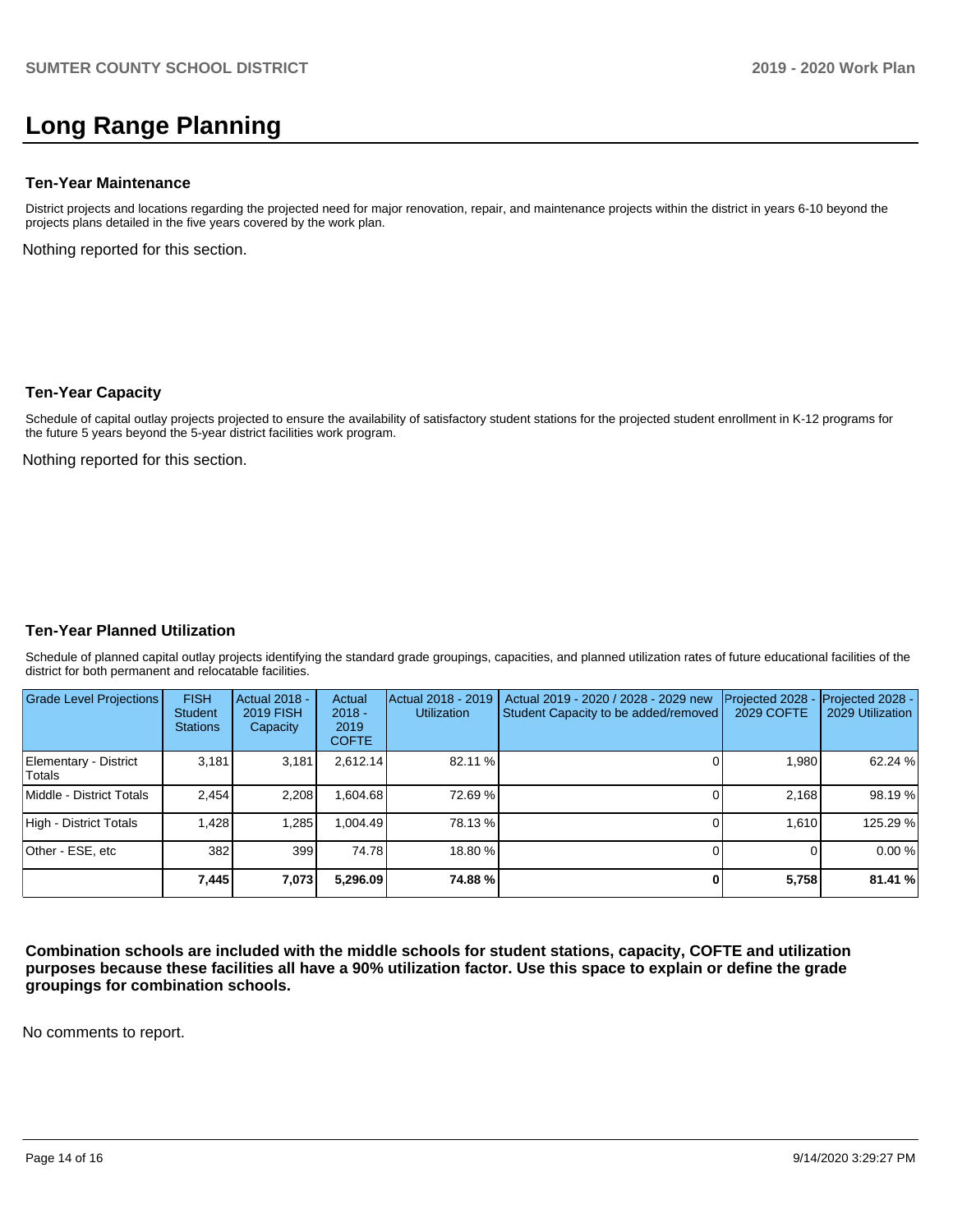#### **Ten-Year Infrastructure Planning**

**Proposed Location of Planned New, Remodeled, or New Additions to Facilities in 06 thru 10 out years (Section 28).**

Nothing reported for this section.

#### Plans for closure of any school, including plans for disposition of the facility or usage of facility space, and anticipated revenues in the 06 thru 10 out **years (Section 29).**

Nothing reported for this section.

#### **Twenty-Year Maintenance**

District projects and locations regarding the projected need for major renovation, repair, and maintenance projects within the district in years 11-20 beyond the projects plans detailed in the five years covered by the work plan.

Nothing reported for this section.

#### **Twenty-Year Capacity**

Schedule of capital outlay projects projected to ensure the availability of satisfactory student stations for the projected student enrollment in K-12 programs for the future 11-20 years beyond the 5-year district facilities work program.

Nothing reported for this section.

#### **Twenty-Year Planned Utilization**

Schedule of planned capital outlay projects identifying the standard grade groupings, capacities, and planned utilization rates of future educational facilities of the district for both permanent and relocatable facilities.

| <b>Grade Level Projections</b>   | <b>FISH</b><br>Student<br><b>Stations</b> | <b>Actual 2018 -</b><br><b>2019 FISH</b><br>Capacity | Actual<br>$2018 -$<br>2019<br><b>COFTE</b> | Actual 2018 - 2019<br><b>Utilization</b> | Actual 2019 - 2020 / 2038 - 2039 new<br>Student Capacity to be added/removed | Projected 2038<br>2039 COFTE | Projected 2038 -<br>2039 Utilization |
|----------------------------------|-------------------------------------------|------------------------------------------------------|--------------------------------------------|------------------------------------------|------------------------------------------------------------------------------|------------------------------|--------------------------------------|
| Elementary - District<br> Totals | 3.181                                     | 3,181                                                | 2.612.14                                   | 82.11 %                                  |                                                                              | 1.980                        | 62.24 %                              |
| Middle - District Totals         | 2.454                                     | 2.208                                                | .604.68                                    | 72.69%                                   |                                                                              | 2.168                        | 98.19%                               |
| High - District Totals           | 1.428                                     | 1.285                                                | .004.49                                    | 78.13 %                                  |                                                                              | 1.610                        | 125.29 %                             |
| Other - ESE, etc                 | 382                                       | 399                                                  | 74.78                                      | 18.80 %                                  |                                                                              |                              | 0.00%                                |
|                                  | 7,445                                     | 7,073                                                | 5,296.09                                   | 74.88%                                   |                                                                              | 5,758                        | 81.41 %                              |